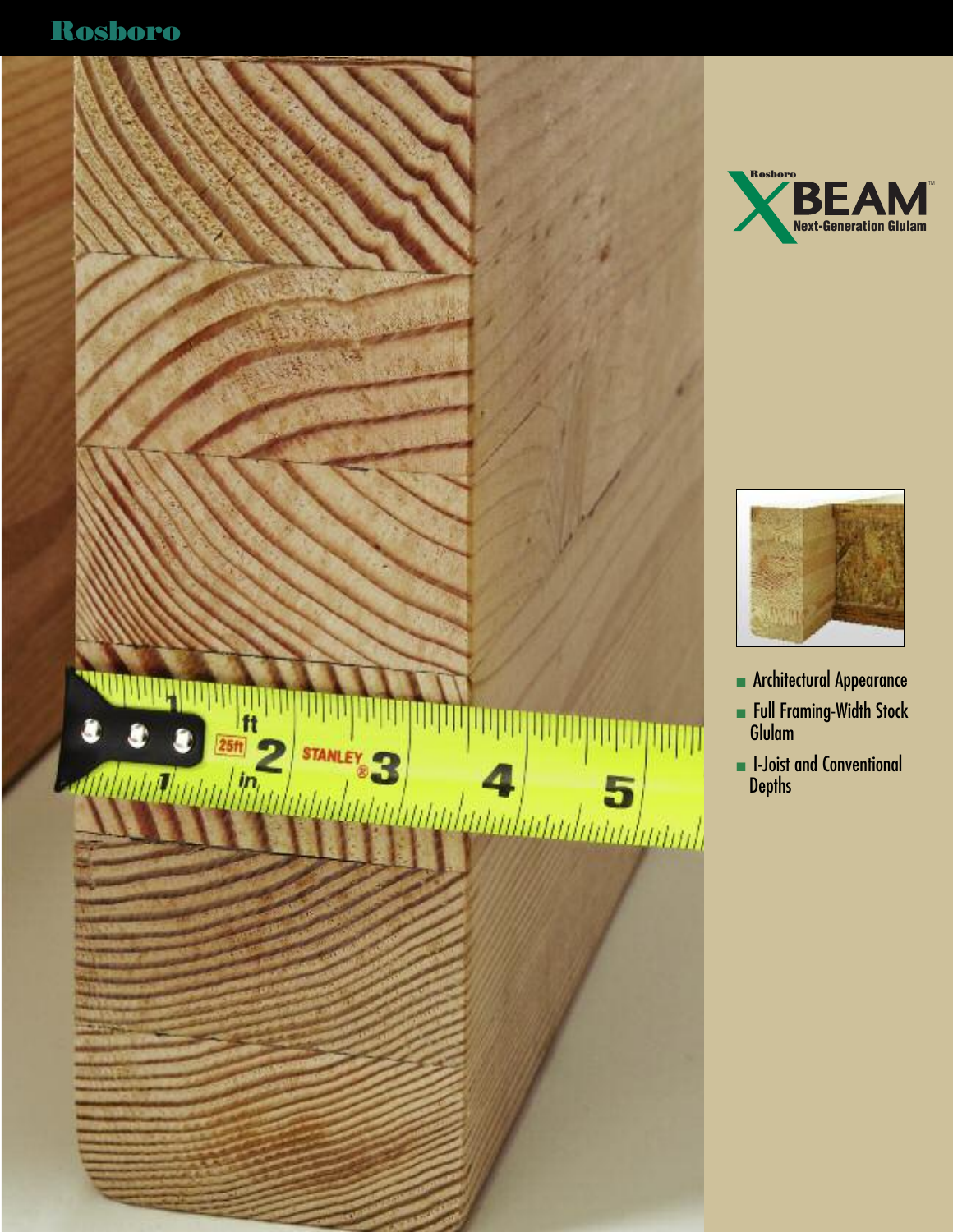



#### Rosboro X-Beam: Next-Generation Glulam

X-Beam is the building industry's first full framing-width stock glulam in architectural appearance. X-Beam eliminates the need to fill the  $3/8$ " gaps that  $3^{1}/s$ " and  $5^{1}/s$ " beams create. For builders, this translates to lower installed costs and more efficient framing.

X-Beam is available in  $3^{1}/2"$ ,  $5^{1}/2"$ ,  $6^{3}/4"$ , and  $8^{3}/4"$  widths, I-Joist compatible and conventional depths. Next-generation X-Beam has gained a reputation as the most adaptable and cost-effective engineered wood product in the market. Along with offering I-Joist compatibility, X-Beam has become the premier choice for short window and door headers due to its ease of installation and price advantages. Major hardware manufacturers like Simpson and USP support the X-Beam products with full lines of compatible hardware. Backed by Rosboro's signature customer support, X-Beam is the ideal glulam product for today's building marketplace.

### Uncompromised Strength: 24F-V4

X-Beam's greater width – and increased wood volume – translates to more load-carrying capacity (up to 12% for  $3^{1/2}$ " and 7% for  $5^{1/2}$ "). There's greater surface area for continuous and interior bearing, and holes can be drilled within liberal guidelines.

#### Key Advantages

Now that X-Beam has solved the sizing issue, the innovative glulam represents an all-purpose solution. Key advantages include cost-effectiveness, architectural appearance, lighter weight, greater strength, single-piece installation, compatibility with I-Joist and traditional depths, and wet-use adhesives.

### Available Net Widths:

- **Beams:**  $3^{1}/2$ ",  $5^{1}/2$ ",  $6^{3}/4$ ", and  $8^{3}/4$ "
- Columns:  $3^{1}/2$ " x 6",  $5^{1}/2$ " x  $5^{1}/2$ ",  $5^{1}/2$ " x 6"

### I-Joist and Conventional Glulam Depths

A full range of common depths means our glulam will do the job:

- $\blacksquare$  I-Joist Depths:  $9^{1}/2"$ ,  $11^{7}/8"$ ,  $14"$ ,  $16"$  and  $18"$
- Glulam Depths: 6" through  $30"$  in  $1^{1}/2"$ increments

## Ecological Benefits

Made from renewable 2nd and 3rd generation forests, glulam was green before green was a buzzword. As an even better choice for today's progressive market, X-Beam is manufactured with wet-use adhesives that meet or exceed the most stringent global emission standards.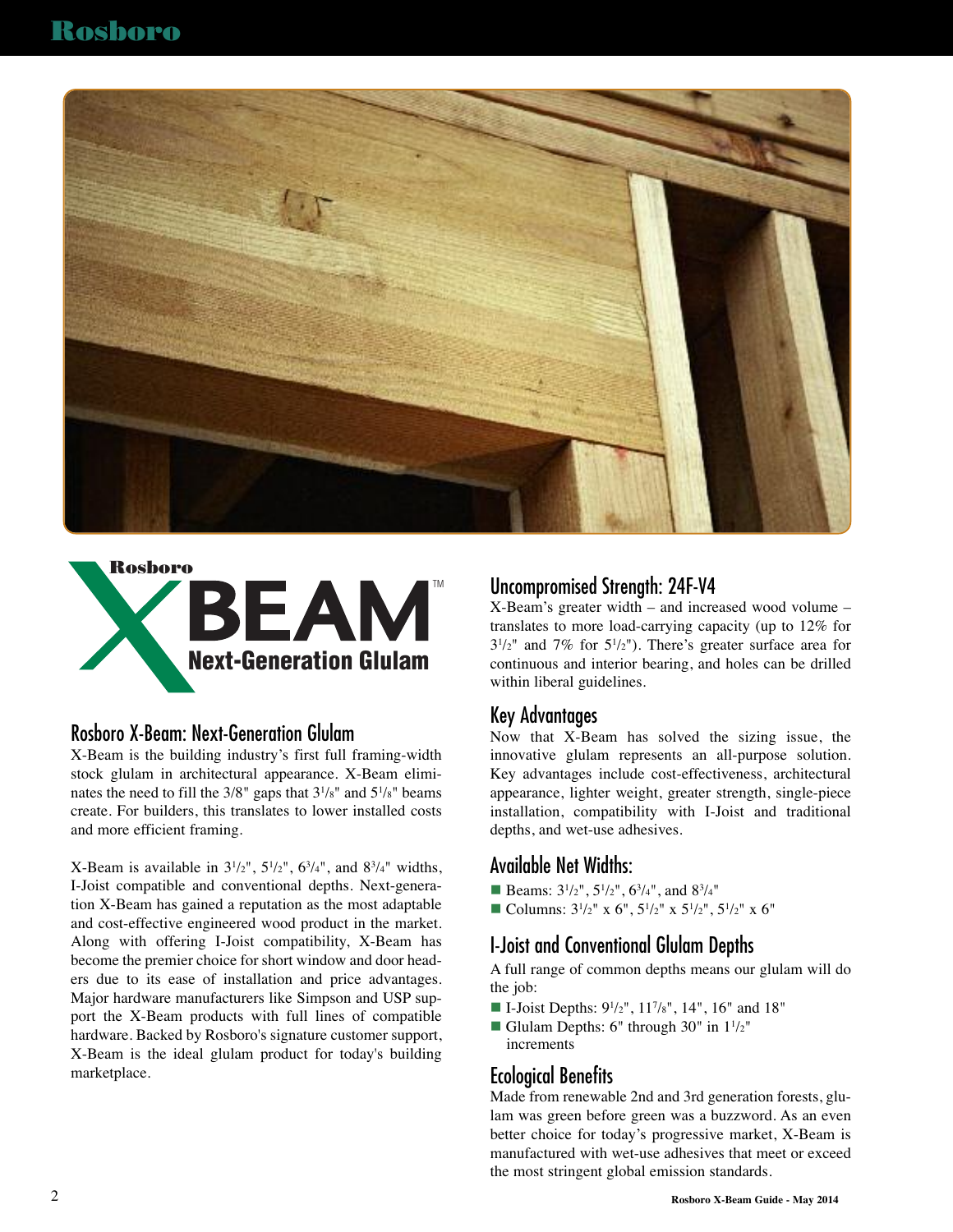#### **Rosboro X-Beam: Design Values**

|         |                          |                     | Flexural Stress F <sub>b</sub> (psi) <sup>2</sup> | Compression                                           |                                                   |          |                         |
|---------|--------------------------|---------------------|---------------------------------------------------|-------------------------------------------------------|---------------------------------------------------|----------|-------------------------|
| Product | <b>Lavup Combination</b> | <b>Tension Zone</b> | Compression Zone                                  | <b>Perpendicular to</b><br>Grain F <sub>a</sub> (psi) | <b>Shear</b><br>F <sub>v</sub> (psi) <sup>3</sup> | Apparent | MOE $(106 psi)$<br>True |
| X-Beam  | 24F-V4                   | 2400                | 1850                                              | 650                                                   | 265                                               | . . 8    |                         |

(1) Fb shall be adjusted by the volume effect factor using the following formula:

 $C_v = (5.125/b)^{1/10}$  x  $(12/d)^{1/10}$  x  $(21/L)^{1/10} \le 1.0$ 

where:  $b =$  beam width (in),  $d =$  beam depth (in),  $L =$  beam length (ft)

(2) For non-prismatic members, notched members, members subject to impact or cyclic loading, or shear design of bending members at connections (NDS-05 3.4.3.3), the design shear (Fv) shall be multiplied by a factor of 0.72.

(3) The Fv values do not include adjustments for checking.

|                               |                |                  | Weight       |                  | <b>Maximum Resistive Shear (lbf)</b> |                  |                   | <b>Maximum Resistive Moment (ft.-lbf)</b> |                    | <b>El</b> (Apparent) |
|-------------------------------|----------------|------------------|--------------|------------------|--------------------------------------|------------------|-------------------|-------------------------------------------|--------------------|----------------------|
| <b>Next-Generation Glulam</b> | Width (in.)    | Depth (in.)      | (lbf/ft.)    | 100%             | 115%                                 | 125%             | 100%              | 115%                                      | 125%               | $(106 in.2 - lbf)$   |
|                               |                | 6                | 5.1          | 3,710            | 4,267                                | 4,638            | 4,200             | 4,830                                     | 5,250              | 113                  |
| <b>Design</b>                 |                | $7^{1}/2$        | 6.4          | 4,638            | 5,333                                | 5,797            | 6,563             | 7,547                                     | 8,203              | 221                  |
| <b>Properties</b>             |                | 9                | 7.7          | 5,565            | 6,400                                | 6,956            | 9,450             | 10,868                                    | 11,813             | 383                  |
|                               |                | 91/2             | 8.1          | 5,874            | 6,755                                | 7,343            | 10,529            | 12,109                                    | 13,161             | 450                  |
|                               |                | $10^{1/2}$       | 8.9          | 6,493            | 7,466                                | 8,116            | 12,863            | 14,792                                    | 16,078             | 608                  |
| <b>EWS 24F-V4</b>             | $3\frac{1}{2}$ | $11^{7}/8$       | 10.1         | 7,343            | 8,444                                | 9,178            | 16,452            | 18,920                                    | 20,565             | 879                  |
| Dry-Use                       |                | $13^{1/2}$       | 11.5         | 8,348            | 9,600                                | 10,434           | 21,263            | 24,452                                    | 26,578             | 1,292                |
|                               |                | 14               | 11.9         | 8,657            | 9,955                                | 10,821           | 22,867            | 26,297                                    | 28,583             | 1,441                |
|                               |                | 15               | 12.8         | 9,275            | 10,666                               | 11,594           | 26,250            | 30,188                                    | 32,813             | 1,772                |
| $F_b = 2,400$ psi             |                | 16               | 13.6         | 9,893            | 11,377                               | 12,367           | 29,867            | 34,347                                    | 37,333             | 2,150                |
| $F_v = 265$ psi               |                | $16^{1}/2$       | 14.0         | 10,203           | 11,733                               | 12,753           | 31,763            | 36,527                                    | 39,703             | 2,358                |
|                               |                | 18               | 15.3         | 11,130           | 12,800                               | 13,913           | 37,800            | 43,470                                    | 47,250             | 3,062                |
| $E = 1.8 \times 10^6$ psi     |                | $19^{1}/2$       | 16.6         | 12,058           | 13,866                               | 15,072           | 44,363            | 51,017                                    | 55,453             | 3,893                |
| $F_{c1} = 650$ psi            |                | $\boldsymbol{6}$ | 8.0          | 5,830            | 6,705                                | 7,288            | 6,600             | 7,590                                     | 8,250              | 178                  |
|                               |                | $7^{1/2}$        | 10.0         | 7,288            | 8,381                                | 9,109            | 10,313            | 11,859                                    | 12,891             | 348                  |
|                               |                | 9                | 12.0         | 8,745            | 10,057                               | 10,931           | 14,850            | 17,078                                    | 18,563             | 601                  |
|                               |                | $9\frac{1}{2}$   | 12.7         | 9,231            | 10,615                               | 11,539           | 16,546            | 19,028                                    | 20,682             | 707                  |
|                               |                | $10^{1/2}$       | 14.0         | 10,203           | 11,733                               | 12,753           | 20,213            | 23,244                                    | 25,266             | 955                  |
|                               |                | $11\frac{7}{8}$  | 15.9         | 11,539           | 13,269                               | 14,423           | 25,853            | 29,731                                    | 32,316             | 1,382                |
|                               |                | $13^{1}/2$       | 18.0         | 13,118           | 15,085                               | 16,397           | 33,413            | 38,424                                    | 41,766             | 2,030                |
|                               | $5\frac{1}{2}$ | 14               | 18.7         | 13,603           | 15,644                               | 17,004           | 35,933            | 41,323                                    | 44,917             | 2,264                |
|                               |                | 15               | 20.1         | 14,575           | 16,761                               | 18,219           | 41,250            | 47,438                                    | 51,563             | 2,784                |
|                               |                | 16               | 21.4         | 15,547           | 17,879                               | 19,433           | 46,933            | 53,973                                    | 58,667             | 3,379                |
|                               |                | $16^{1/2}$       | 22.1         | 16,033           | 18,437                               | 20,041           | 49,913            | 57,399                                    | 62,391             | 3,706                |
|                               |                | 18               | 24.1         | 17,490           | 20,114                               | 21,863           | 59,400            | 68,310                                    | 74,250             | 4,811                |
|                               |                | $19^{1}/2$       | 26.1         | 18,948           | 21,790                               | 23,684           | 69,713            | 80,169                                    | 87,141             | 6,117                |
|                               |                | 21               | 28.1         | 20,405           | 23,466                               | 25,506           | 80,850            | 92,978                                    | 101,063            | 7,640                |
|                               |                | $22^{1/2}$       | 30.1         | 21,863           | 25,142                               | 27,328           | 92,813            | 106,734                                   | 116,016            | 9,397                |
|                               |                | 24<br>9          | 32.1         | 23,320           | 26,818                               | 29,150           | 105,600           | 121,440                                   | 132,000            | 11,405               |
|                               |                |                  | 14.8         | 10,733           | 12,342                               | 13,416           | 18,225            | 20,959                                    | 22,781             | 738                  |
|                               |                | $10^{1/2}$       | 17.2         | 12,521           | 14,399                               | 15,652           | 24,806            | 28,527                                    | 31,008             | 1,172                |
|                               |                | $12\,$           | 19.7         | 14,310           | 16,457                               | 17,888           | 32,400            | 37,260                                    | 40,500             | 1,750                |
|                               |                | $13^{1/2}$       | 22.1         | 16,099           | 18,514                               | 20,123           | 41,006            | 47,157                                    | 51,258             | 2,491                |
|                               | $6\frac{3}{4}$ | 15<br>$16^{1}/2$ | 24.6         | 17,888           | 20,571                               | 22,359           | 50,625            | 58,219                                    | 63,281             | 3,417                |
|                               |                | 18               | 27.1<br>29.5 | 19,676           | 22,628                               | 24,595           | 61,256<br>72,900  | 70,445                                    | 76,570             | 4,548                |
|                               |                |                  |              | 21,465           | 24,685                               | 26,831           |                   | 83,835                                    | 91,125             | 5,905                |
|                               |                | $19^{1}/2$       | 32.0         | 23,254           | 26,742                               | 29,067           | 85,556            | 98,390                                    | 106,945            | 7,508                |
|                               |                | 21<br>$22^{1/2}$ | 34.5<br>36.9 | 25,043<br>26,831 | 28,799<br>30,856                     | 31,303<br>33,539 | 99,225<br>113,906 | 114,109<br>130,992                        | 124,031<br>142,383 | 9,377<br>11,533      |
|                               |                | 24               | 39.4         | 28,620           | 32,913                               | 35,775           | 129,600           | 149,040                                   | 162,000            | 13,997               |
|                               |                | 9                | 19.1         | 13,913           | 15,999                               | 17,391           | 23,625            | 27,169                                    | 29,531             | 957                  |
|                               |                | $10^{1/2}$       | 22.3         | 16,231           | 18,666                               | 20,289           | 32,156            | 36,980                                    | 40,195             | 1,519                |
|                               |                | 12               | 25.5         | 18,550           | 21,333                               | 23,188           | 42,000            | 48,300                                    | 52,500             | 2,268                |
|                               |                | $13^{1/2}$       | 28.7         | 20,869           | 23,999                               | 26,086           | 53,156            | 61,130                                    | 66,445             | 3,229                |
|                               | $8^{3}/_{4}$   | 15               | 31.9         | 23,188           | 26,666                               | 28,984           | 65,625            | 75,469                                    | 82,031             | 4,430                |
|                               |                |                  | 35.1         |                  | 29,332                               |                  |                   | 91,317                                    |                    | 5,896                |
|                               |                | $16^{1}/2$<br>18 | 38.3         | 25,506<br>27,825 | 31,999                               | 31,883<br>34,781 | 79,406<br>94,500  | 108,675                                   | 99,258<br>118,125  | 7,655                |
|                               |                |                  |              |                  |                                      |                  |                   |                                           |                    |                      |
|                               |                | $19^{1}/2$       | 41.5         | 30,144           | 34,665                               | 37,680           | 110,906           | 127,542                                   | 138,633            | 9,732                |

(1) Beam weight is assumed to be 35 pcf.

(2) Maximum resistive moment shall be adjusted by the volume factor based on NDS-05.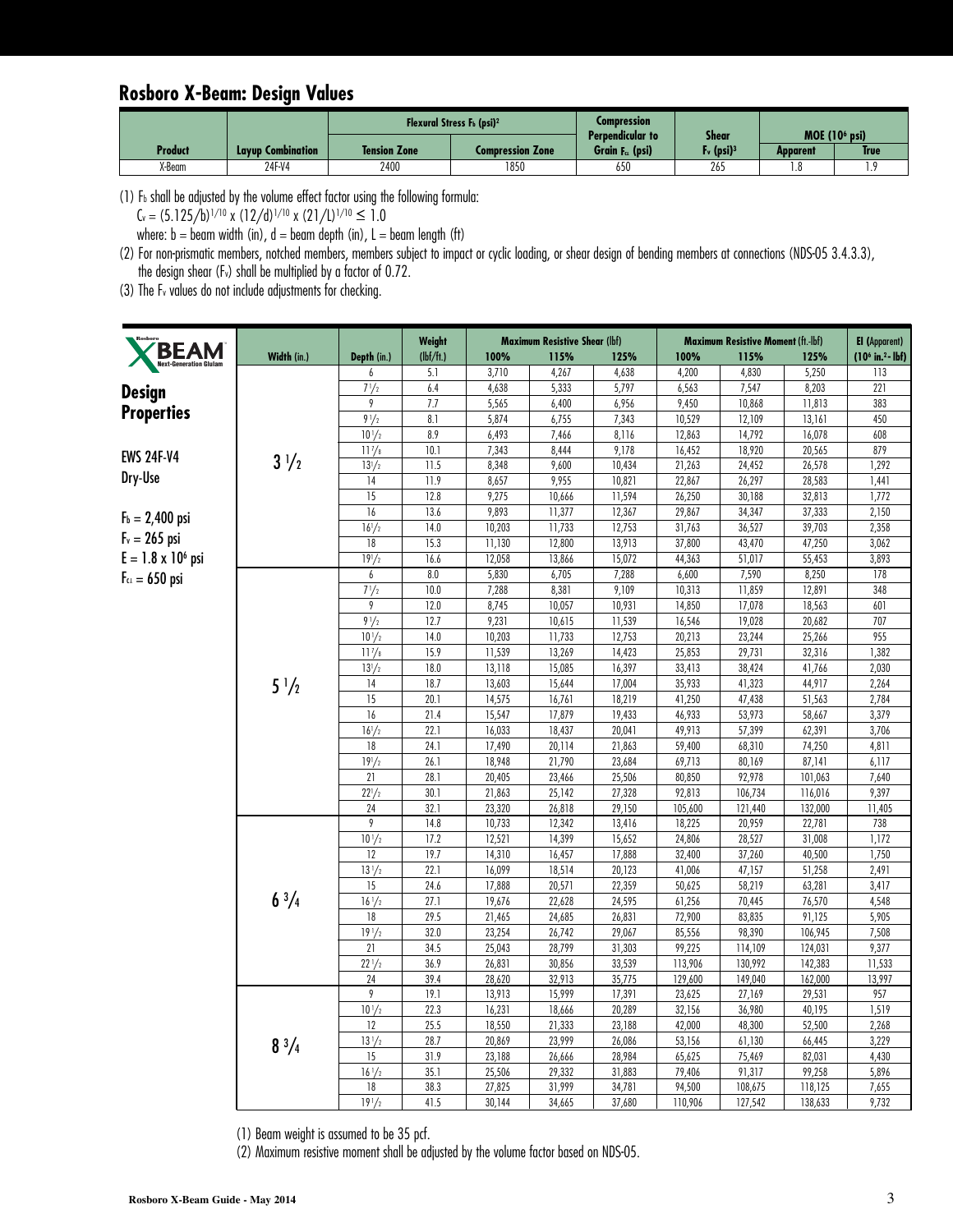### **Simple Span Application**

| <b>BEAM</b>                   |                         |                         |        |                             |       |                |                |                |                          |                          | Span (feet)          |                |                          |                          |                          |                          |                          |                          |                          |
|-------------------------------|-------------------------|-------------------------|--------|-----------------------------|-------|----------------|----------------|----------------|--------------------------|--------------------------|----------------------|----------------|--------------------------|--------------------------|--------------------------|--------------------------|--------------------------|--------------------------|--------------------------|
| <b>Next-Generation Glulam</b> |                         | Width (in.) Depth (in.) | 8      | 10                          | 12    | 14             | 16             | 18             | 20                       | 22                       | 24                   | 26             | 28                       | 30                       | 32                       | 34                       | 36                       | 38                       | 40                       |
| <b>Floor Beams</b>            |                         | 6                       | 405    | 205                         | 116   | 71             | $\blacksquare$ | ä,             | $\overline{\phantom{a}}$ | ÷.                       | $\mathbb{Z}^2$       | ä,             | $\Box$                   | ÷,                       | ÷,                       | $\overline{\phantom{a}}$ | $\overline{\phantom{a}}$ | ÷,                       |                          |
| $(IDF = 1.00)$                |                         | $7\frac{1}{2}$          | 795    | 404                         | 231   | 143            | 94             | 64             | $\overline{\phantom{a}}$ | $\overline{\phantom{a}}$ |                      |                | $\overline{a}$           | ÷,                       |                          |                          |                          |                          | $\overline{a}$           |
|                               |                         | 9                       | 1,174  | 701                         | 403   | 251            | 165            | 114            | 81                       | 59                       |                      |                |                          | ÷,                       |                          |                          |                          |                          |                          |
| $F_b = 2,400$ psi             |                         | $9^{1}/2$               | 1,308  | 825                         | 474   | 296            | 195            | 135            | 96                       | 70                       | 52                   | $\blacksquare$ | $\overline{\phantom{a}}$ | ÷,                       |                          |                          |                          |                          | $\overline{a}$           |
| $F_v = 265$ psi               |                         | $10^{1/2}$              | 1,599  | 1,020                       | 642   | 401            | 266            | 184            | 132                      | 97                       | 72                   | 55             | $\overline{\phantom{a}}$ | $\overline{\phantom{a}}$ | $\blacksquare$           |                          |                          | $\overline{\phantom{a}}$ | $\overline{\phantom{a}}$ |
| $E = 1.8 \times 10^6$         |                         | $11^{7}/8$              | 2,046  | 1,306                       | 904   | 583            | 387            | 269            | 193                      | 143                      | 108                  | 83             | 64                       | 50                       | $\blacksquare$           | $\blacksquare$           | $\overline{\phantom{a}}$ | ÷,                       | $\frac{1}{2}$            |
| True E = $1.9 \times 10^6$    |                         | $13^{1/2}$              | 2,646  | 1,690                       | 1,170 | 856            | 573            | 399            | 288                      | 213                      | 162                  | 125            | 97                       | 77                       | 62                       | $\blacksquare$           |                          |                          |                          |
|                               | $3\frac{1}{2}$          | 14                      | 2,846  | 1,817                       | 1,258 | 921            | 639            | 446            | 322                      | 239                      | 181                  | 140            | 110                      | 87                       | 70                       | 56                       | $\blacksquare$           | $\overline{\phantom{a}}$ | $\overline{\phantom{a}}$ |
|                               |                         | 15                      | 3,268  | 2,087                       | 1,446 | 1,059          | 788            | 550            | 397                      | 295                      | 225                  | 174            | 137                      | 109                      | 87                       | 71                       | 58                       | $\overline{\phantom{a}}$ | $\overline{\phantom{a}}$ |
|                               |                         | 16                      | 3,696  | 2,376                       | 1,646 | 1,205          | 920            | 669            | 484                      | 360                      | 274                  | 213            | 168                      | 134                      | 108                      | 88                       | 72                       | 59                       | $\overline{\phantom{a}}$ |
|                               |                         | $16^{1/2}$              | 3,873  | 2,527                       | 1,751 | 1,282          | 979            | 735            | 532                      | 396                      | 302                  | 234            | 185                      | 148                      | 119                      | 97                       | 80                       | 66                       | 54                       |
|                               |                         | 18                      | 4,437  | 3,009                       | 2,085 | 1,528          | 1,166          | 918            | 693                      | 517                      | 395                  | 307            | 243                      | 195                      | 158                      | 129                      | 106                      | 88                       | 73                       |
|                               |                         | $19^{1/2}$              | 5,060  | 3,532                       | 2,448 | 1,794          | 1,370          | 1,079          | 866                      | 660                      | 505                  | 394            | 312                      | 250                      | 203                      | 167                      | 138                      | 115                      | 96                       |
|                               |                         | 21                      | 5,753  | 3,978                       | 2,840 | 2,082          | 1,590          | 1,249          | 998                      | 814                      | 633                  | 494            | 392                      | 316                      | 257                      | 211                      | 175                      | 146                      | 123                      |
|                               |                         | $22\frac{1}{2}$         | 6,528  | 4,433                       | 3,262 | 2,392          | 1,827          | 1,426          | 1,139                    | 929                      | 771                  | 611            | 485                      | 391                      | 319                      | 263                      | 218                      | 183                      | 154                      |
|                               | Width (in.) Depth (in.) |                         | 8      | 10                          | 12    | 14             | 16             | 18             | 20                       | 22                       | 24                   | 26             | 28                       | 30                       | 32                       | 34                       | 36                       | 38                       | 40                       |
|                               |                         | 6                       | 637    | 322                         | 183   | 112            | 73             | $\Box$         | $\Box$                   | $\overline{\phantom{a}}$ | $\ddot{\phantom{a}}$ | $\overline{a}$ | $\overline{\phantom{a}}$ | $\overline{\phantom{a}}$ |                          | ÷,                       | $\overline{a}$           |                          | ÷,                       |
|                               |                         | $7\frac{1}{2}$          | 1,249  | 635                         | 363   | 225            | 147            | 100            | 71                       | 51                       | $\blacksquare$       |                | $\blacksquare$           | ÷,                       |                          |                          |                          |                          | $\overline{\phantom{a}}$ |
|                               |                         | 9                       | 1,844  | 1,102                       | 633   |                |                |                |                          |                          |                      |                |                          |                          |                          |                          |                          |                          |                          |
|                               |                         |                         |        |                             |       | 394            | 260            | 179            | 127                      | 93                       | 69                   | 51             | $\blacksquare$           | l,                       | i,                       |                          | ÷,                       | ÷,                       | ÷.                       |
|                               |                         | $9^{1}/2$               | 2,056  | 1,297                       | 745   | 465            | 307            | 212            | 151                      | 110                      | 82                   | 62             |                          | l,                       |                          |                          |                          |                          |                          |
|                               |                         | $10^{1/2}$              | 2,513  | 1,603                       | 1,009 | 630            | 418            | 289            | 207                      | 152                      | 114                  | 87             | 67                       | 51                       | $\overline{\phantom{a}}$ | $\overline{\phantom{a}}$ | $\overline{\phantom{a}}$ | $\overline{\phantom{a}}$ | $\overline{\phantom{a}}$ |
|                               |                         | $11^{7}/8$              | 3,216  | 2,052                       | 1,420 | 916            | 609            | 423            | 304                      | 224                      | 169                  | 130            | 101                      | 79                       | 62                       | $\blacksquare$           | $\blacksquare$           | $\overline{\phantom{a}}$ | $\overline{\phantom{a}}$ |
|                               | $5\frac{1}{2}$          | $13^{1/2}$              | 4,159  | 2,655 1,838                 |       | 1,346          | 900            | 626            | 452                      | 335                      | 254                  | 196            | 153                      | 121                      | 97                       | 78                       | 63                       | 50                       | ÷                        |
|                               |                         | 14                      | 4,473  | 2,856                       | 1,978 | 1,448          | 1,005          | 700            | 505                      | 375                      | 285                  | 220            | 172                      | 137                      | 109                      | 88                       | 71                       | 58                       | $\blacksquare$           |
|                               |                         | 15                      | 5,136  | 3,280 2,272                 |       | 1,664          | 1,239          | 864            | 624                      | 464                      | 353                  | 273            | 215                      | 171                      | 137                      | 111                      | 90                       | 74                       | 61                       |
|                               |                         | 16                      | 5,809  | 3,733 2,586                 |       | 1,894          | 1,433          | 1,052          | 761                      | 566                      | 431                  | 335            | 264                      | 210                      | 170                      | 138                      | 113                      | 93                       | 76                       |
|                               |                         | $16^{1/2}$              | 6,086  | 3,971 2,751                 |       | 2,015          | 1,520          | 1,155          | 836                      | 622                      | 474                  | 368            | 291                      | 232                      | 187                      | 153                      | 125                      | 103                      | 85                       |
|                               |                         | 18                      | 6,972  | 4,728 3,276                 |       | 2,383          | 1,795          | 1,396          | 1,090                    | 813                      | 620                  | 483            | 382                      | 306                      | 248                      | 203                      | 167                      | 138                      | 115                      |
|                               |                         | $19^{1/2}$              | 7,952  | 5,551 3,847                 |       | 2,777          | 2,091          | 1,627          | 1,299                    | 1,038                    | 793                  | 618            | 490                      | 393                      | 320                      | 262                      | 217                      | 180                      | 151                      |
|                               |                         | 21                      | 9,041  | 6,250                       | 4,432 | 3,199          | 2,410          | 1,875          | 1,498                    | 1,221                    | 995                  | 777            | 616                      | 496                      | 404                      | 332                      | 275                      | 230                      | 193                      |
|                               |                         | $22^{1/2}$<br>24        | 10,258 | 6,966<br>11,628 7,741 5,716 | 5,055 | 3,649<br>4,126 | 2,749<br>3,110 | 2,140<br>2,421 | 1,709<br>1,934           | 1,394<br>1,578           | 1,156<br>1,309       | 960<br>1,101   | 763<br>930               | 614<br>750               | 501<br>612               | 413<br>505               | 343<br>421               | 287<br>353               | 242<br>298               |

Notes for X-Beam Floor Beams:

#### **Tabulated values are pounds per lineal foot.**

(1) For preliminary design use only. Final design should include a complete analysis, including bearing stresses and lateral stability.

(2) Span = simply supported beam.

(3) Maximum deflection = L/360 under live load. Where additional stiffness is desired or for other live/total load ratios, design for deflection must be modified per requirements.

(4) Service condition  $=$  dry.

(5) Tabulated values represent total loads based on live/total load = 0.8 and are in addition to the beam weight (assumed 35 pcf).

(6) Sufficient bearing length shall be provided at supports.

(7) Maximum beam shear is located at a distance from the supports equal to the depth of the beam.

Special order sizes in green.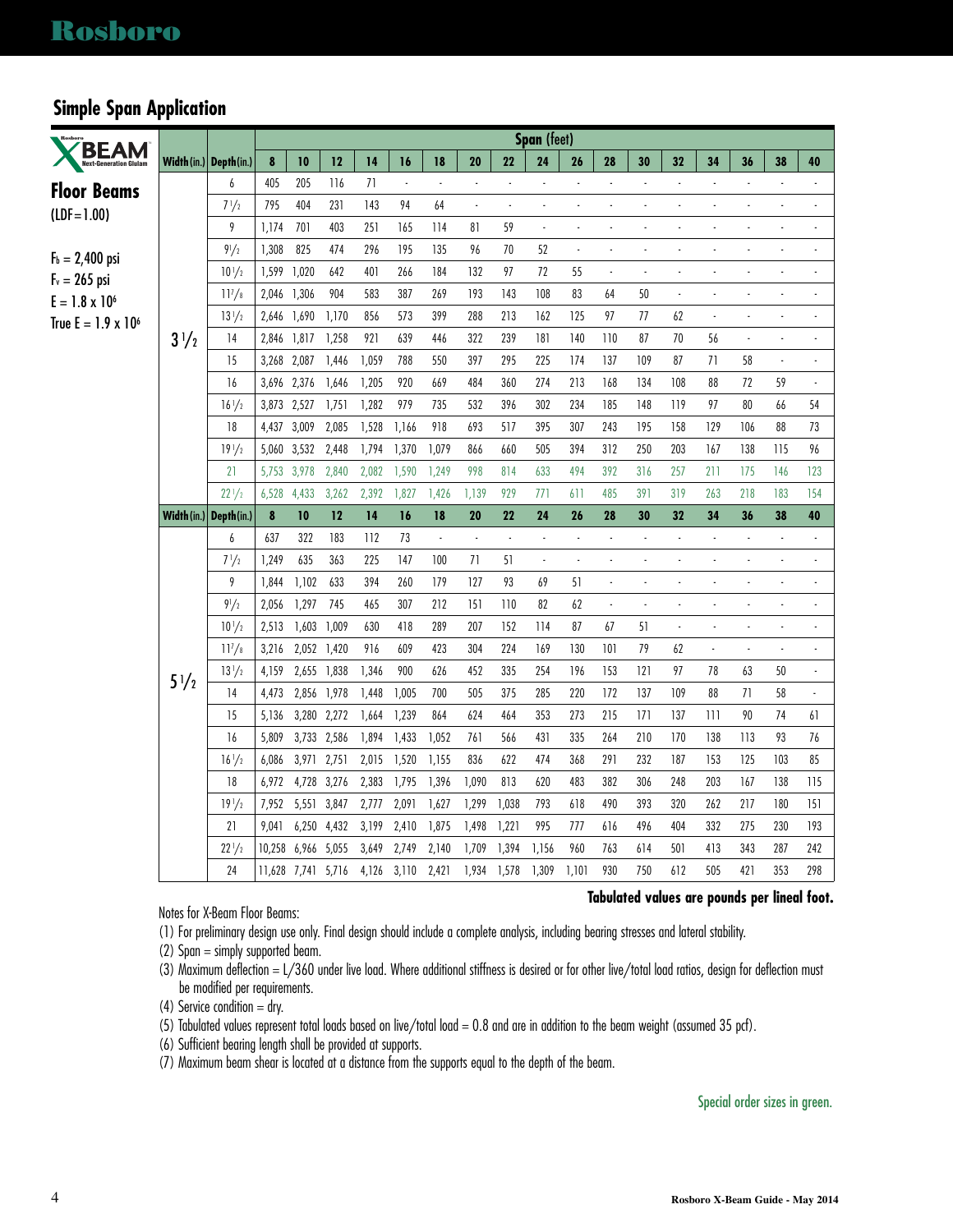### **Simple Span Application**

|                            |              |                         |              |                                      |              |                |                |                |                      |             | Span (feet)    |                |                      |                |                          |                          |                |                          |            |
|----------------------------|--------------|-------------------------|--------------|--------------------------------------|--------------|----------------|----------------|----------------|----------------------|-------------|----------------|----------------|----------------------|----------------|--------------------------|--------------------------|----------------|--------------------------|------------|
|                            |              | Width (in.) Depth (in.) | 8            | 10                                   | 12           | 14             | 16             | 18             | 20                   | 22          | 24             | 26             | 28                   | 30             | 32                       | 34                       | 36             | 38                       | 40         |
| <b>Floor Beams</b>         |              | 9                       | 2,263        | 1,352                                | 776          | 483            | 319            | 220            | 156                  | 114         | 84             | 63             | $\ddot{\phantom{a}}$ |                |                          | $\ddot{\phantom{a}}$     |                |                          |            |
| $(LDF = 1.00)$             |              | $10^{1/2}$              | 3,084        | 1,967                                | 1,239        | 774            | 513            | 355            | 254                  | 187         | 140            | 106            | 82                   | 63             | $\overline{\phantom{a}}$ | $\blacksquare$           | $\blacksquare$ | $\overline{\phantom{a}}$ |            |
|                            |              | 12                      | 4.030        | 2,572                                | 1,780        | 1,161          | 771            | 536            | 385                  | 285         | 215            | 165            | 128                  | 100            | 79                       | 63                       | ÷,             | $\ddot{\phantom{a}}$     |            |
| $F_b = 2,400$ psi          |              | $13\frac{1}{2}$         | 5,104        | 3,258                                | 2,256        | 1,652          | 1,104          | 769            | 555                  | 411         | 312            | 240            | 188                  | 149            | 119                      | 95                       | 77             | 62                       |            |
| $F_v = 265$ psi            |              | 15                      | 6,304        | 4,025                                | 2,788        | 2,023          | 1,520          | 1,060          | 766                  | 570         | 433            | 335            | 264                  | 210            | 169                      | 136                      | 111            | 91                       | 74         |
| $E = 1.8 \times 10^6$      |              | $16^{1/2}$              | 7,469        | 4,873                                | 3,364        | 2,427          | 1,827          | 1,417          | 1,026                | 764         | 582            | 452            | 357                  | 285            | 230                      | 187                      | 153            | 126                      | 105        |
| True $E = 1.9 \times 10^6$ | $6^{3}/4$    | 18                      | 8,556        | 5,802                                | 3,972        | 2,865          | 2,157          | 1,678          | 1,337                | 997         | 761            | 593            | 469                  | 375            | 304                      | 249                      | 205            | 170                      | 4          |
|                            |              | $19^{1/2}$              | 9,759        | 6,800                                | 4,626        | 3,338          | 2,514          | 1,956          | 1,562                | 1,272       | 974            | 759            | 601                  | 483            | 392                      | 322                      | 266            | 221                      | 185        |
|                            |              | 21                      | 11,096 7,671 |                                      | 5,328        | 3,845          | 2,897          | 2,254          | 1,800                | 1,467       | 1,216          | 954            | 757                  | 609            | 495                      | 407                      | 338            | 282                      | 237        |
|                            |              | $22^{1/2}$              | 12,590 8,549 |                                      | 6,077        | 4,386          | 3,305          | 2,572          | 2,054                | 1,675       | 1,389          | 1,169          | 936                  | 754            | 615                      | 506                      | 421            | 352                      | 297        |
|                            |              | 24                      | 14,271 9,501 |                                      | 6,872        | 4,961          | 3,738          | 2,910          | 2,325                | 1,896       | 1,573          | 1,323          | 1,127                | 921            | 752                      | 620                      | 516            | 433                      | 366        |
|                            |              | $25\frac{1}{2}$         |              | 16,176 10,535                        | 7,713        | 5,569          | 4,197          | 3,268          | 2,611                | 2,130       | 1,767          | 1,487          | 1,267                | 1,090          | 907                      | 749                      | 625            | 525                      | 444        |
|                            |              | 27                      |              | 18,354 11,664                        | 8,542        | 6,210          | 4,681          | 3,645          | 2,913 2,376          |             | 1,972          | 1,660          | 1,415                | 1,218          | 1,058                    | 895                      | 747            | 628                      | 532        |
|                            |              | $28^{1/2}$              |              | 20,868 12,900                        | 9,329        | 6,884          | 5,189          | 4,042          | 3,230                | 2,636       | 2,188          | 1,842          | 1,570                | 1,352          | 1,175                    | 1,029                    | 884            | 744                      | 631        |
|                            |              | 30                      |              | 23,801 14,261                        | 10,172 7,591 |                | 5,723          | 4,458          | 3,563                | 2,908       | 2,414          | 2,033          | 1,733                | 1,493          | 1,297                    | 1,136                    | 1,002          | 873                      | 742        |
|                            |              | Width (in.) Depth (in.) | 8            | 10                                   | 12           | 14             | 16             | 18             | 20                   | 22          | 24             | 26             | 28                   | 30             | 32                       | 34                       | 36             | 38                       | 40         |
|                            |              | 9                       | 2,934        | 1,753                                | 1,006        | 627            | 413            | 285            | 202                  | 147         | 109            | 82             | 62                   | $\blacksquare$ | ÷,                       | ÷,                       |                |                          |            |
|                            |              | $10^{1/2}$              | 3,997        | 2,550                                | 1,606        | 1,003          | 665            | 460            | 329                  | 242         | 181            | 138            | 106                  | 82             | 64                       | $\overline{\phantom{a}}$ |                |                          | ÷          |
|                            |              | 12                      | 5,224        | 3,334                                | 2,308        | 1,505          | 1,000          | 695            | 499                  | 369         | 278            | 213            | 166                  | 130            | 103                      | 81                       | 64             | 51                       | $\Box$     |
|                            |              | $13\frac{1}{2}$         | 6,616        | 4,224                                | 2,897        | 2,088          | 1,431          | 997            | 719                  | 533         | 404            | 312            | 244                  | 193            | 154                      | 123                      | 99             | 80                       | 65         |
|                            |              | 15                      | 8,171        | 5,210                                | 3,542 2,554  |                | 1,922          | 1,375          | 993                  | 738         | 561            | 435            | 342                  | 272            | 218                      | 177                      | 144            | 118                      | 96         |
|                            |              | $16^{1/2}$              | 9,682        | 6,247                                | 4,249        | 3,064          | 2,306          | 1,793          | 1,330                | 990         | 755            | 586            | 462                  | 369            | 298                      | 243                      | 199            | 164                      | 136        |
|                            | $8^{3}/_{4}$ | 18                      | 11,092 7,373 |                                      | 5,016        | 3,618          | 2,724          | 2,119          | 1,691                | 1,293       | 987            | 768            | 607                  | 487            | 394                      | 322                      | 266            | 220                      | 183        |
|                            |              | $19^{1/2}$              | 12,651 8,587 |                                      | 5,843        | 4,215          | 3,174          | 2,470          | 1,971                | 1,606       | 1,262          | 984            | 780                  | 626            | 509                      | 417                      | 345            | 287                      | 240        |
|                            |              | 21                      | 14,383 9,889 |                                      | 6,729        | 4,856          | 3,657          | 2,846          | 2,272                | 1,852       | 1,535          | 1,236          | 981                  | 789            | 642                      | 528                      | 438<br>546     | 366                      | 307        |
|                            |              | $22\frac{1}{2}$<br>24   |              | 16,320 11,082<br>18,499 12,316 8,679 | 7,675        | 5,539          | 4,173          | 3,248<br>3,675 | 2,594<br>2,935 2,394 | 2,115       | 1,753          | 1,475          | 1,213                | 978            | 797<br>974               | 657<br>804               | 669            | 457<br>561               | 385        |
|                            |              |                         |              | 20,969 13,657                        | 9,741        | 6,265<br>7,032 | 4,720<br>5,300 | 4,126          | 3,297                | 2,689       | 1,985<br>2,231 | 1,670<br>1,877 | 1,422<br>1,599       | 1,193<br>1,376 | 1,176                    | 971                      | 810            | 680                      | 474<br>575 |
|                            |              | $25\frac{1}{2}$<br>27   |              | 23,793 15,120 10,862 7,842           |              |                | 5,911          | 4,603          | 3,678 3,000          |             | 2,490          | 2,096          | 1,785                | 1,537          | 1,335                    | 1,160                    | 968            | 814                      | 690        |
|                            |              | $28\frac{1}{2}$         |              | 27,051 16,723 12,040 8,694           |              |                | 6,553          | 5,104          | 4,079                | 3,328       | 2,762          | 2,325          | 1,981                | 1,706          | 1,482                    | 1,298                    | 1.144          | 965                      | 819        |
|                            |              | 30                      |              | 30,853 18,486 13,186 9,587           |              |                | 7,227          | 5,629          |                      | 4,499 3,672 | 3,048          | 2,566          | 2,187                | 1,884          | 1,637                    | 1,434                    | 1,264          | 1,122                    | 962        |
|                            |              |                         |              |                                      |              |                |                |                |                      |             |                |                |                      |                |                          |                          |                |                          |            |

Notes for X-Beam Floor Beams:

(1) For preliminary design use only. Final design should include a complete analysis, including bearing stresses and lateral stability.

(2) Span = simply supported beam.

(3) Maximum deflection = L/360 under live load. Where additional stiffness is desired or for other live/total load ratios, design for deflection must be modified per requirements.

(4) Service condition  $=$  dry.

(5) Tabulated values represent total loads based on live/total load = 0.8 and are in addition to the beam weight (assumed 35 pcf).

(6) Sufficient bearing length shall be provided at supports.

(7) Maximum beam shear is located at a distance from the supports equal to the depth of the beam.

#### **Tabulated values are pounds per lineal foot.**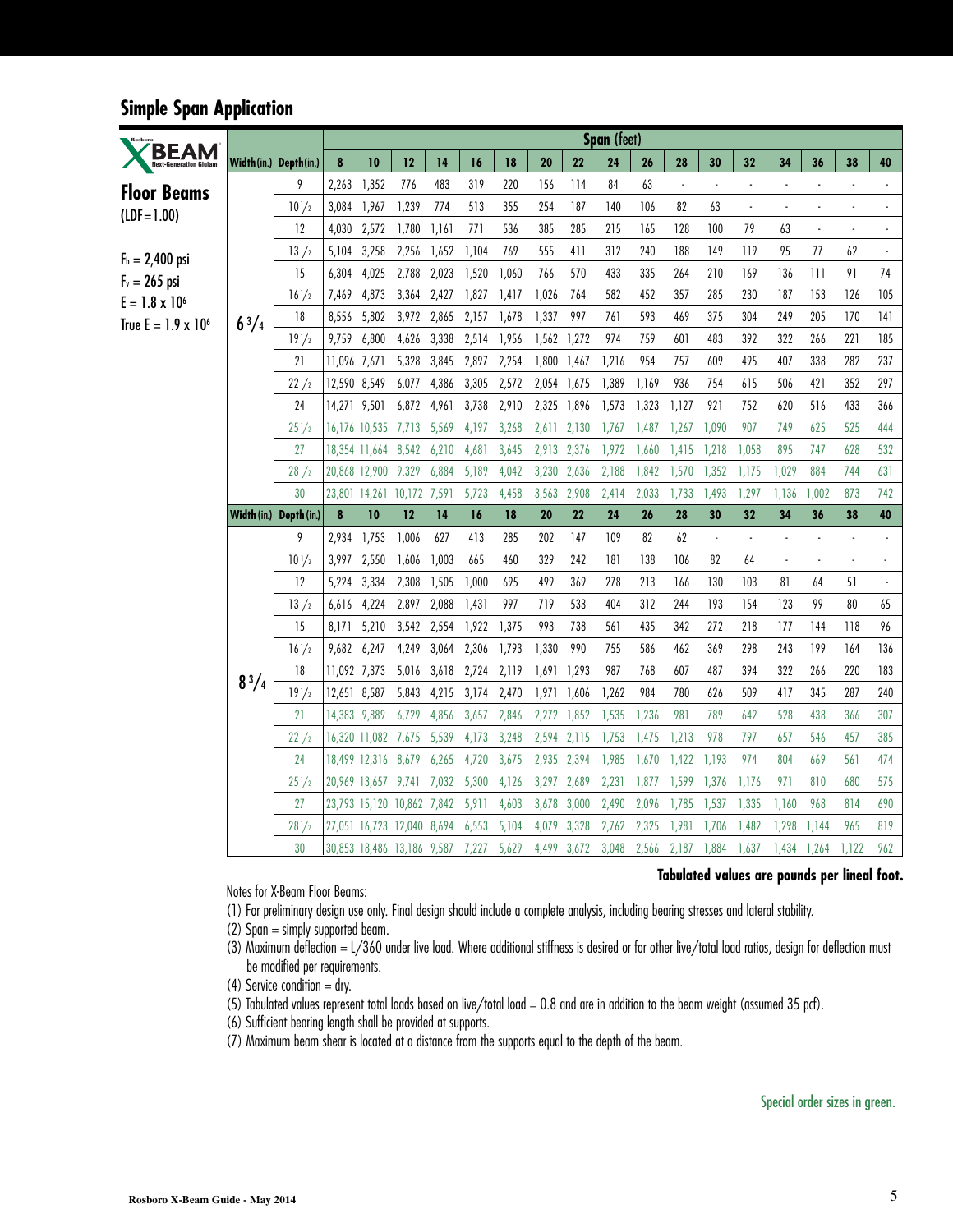#### **Simple Span Application**

| <b>BEAM</b>                   |                         |                          |                |                |                |                |                |                |                          |                                | Span (feet)                    |                          |                                    |                          |                          |                          |                                |                          |                                 |
|-------------------------------|-------------------------|--------------------------|----------------|----------------|----------------|----------------|----------------|----------------|--------------------------|--------------------------------|--------------------------------|--------------------------|------------------------------------|--------------------------|--------------------------|--------------------------|--------------------------------|--------------------------|---------------------------------|
| <b>Next-Generation Glulan</b> |                         | Width (in.)  Depth (in.) | 8              | 10             | 12             | 14             | 16             | 18             | 20                       | 22                             | 24                             | 26                       | 28                                 | 30                       | 32                       | 34                       | 36                             | 38                       | 40                              |
| Roof Beams                    |                         | 6                        | 599            | 331            | 189            | 117            | 77             | 53             | $\overline{\phantom{a}}$ | $\overline{\phantom{a}}$       | $\overline{\phantom{a}}$       | $\blacksquare$           | $\blacksquare$                     | $\overline{\phantom{a}}$ | $\overline{\phantom{a}}$ | $\overline{\phantom{a}}$ | $\overline{\phantom{a}}$       | $\overline{\phantom{a}}$ | $\ddot{\phantom{0}}$            |
| <b>Snow Load</b>              |                         | $7\frac{1}{2}$           | 937            | 597            | 373            | 233            | 154            | 106            | 76                       | 55                             | $\overline{\phantom{a}}$       | $\blacksquare$           | $\blacksquare$                     | ÷,                       |                          | ÷,                       | $\overline{\phantom{a}}$       | ÷,                       | $\overline{\phantom{a}}$        |
| $(IDF = 1.15)$                |                         | 9                        | 1,351          | 862            | 596            | 406            | 269            | 187            | 134                      | 99                             | 74                             | 57                       | $\overline{\phantom{a}}$           |                          |                          |                          |                                |                          |                                 |
|                               |                         | $9^{1}/2$                | 1,505          | 961            | 665            | 478            | 318            | 221            | 159                      | 117                            | 88                             | 68                       | 53                                 | $\blacksquare$           | $\overline{a}$           | $\overline{\phantom{a}}$ | $\overline{\phantom{a}}$       | ÷,                       | $\overline{a}$                  |
| $F_b = 2,400$ psi             |                         | $10^{1/2}$               | 1,840          | 1,174          | 813            | 595            | 431            | 300            | 216                      | 160                            | 121                            | 94                       | 73                                 | 58                       |                          | ÷,                       | l,                             |                          |                                 |
| $F_v = 265$ psi               |                         | $11^{7}/8$               | 2,355          | 1,503          | 1,041          | 762            | 581            | 437            | 316                      | 235                            | 178                            | 138                      | 109                                | 86                       | 69                       | 56                       | $\blacksquare$                 | $\overline{\phantom{a}}$ | $\overline{\phantom{a}}$        |
| $E = 1.8 \times 10^6$         |                         | $13^{1/2}$               | 3,045          | 1,945          | 1,347          | 987            | 753            | 592            | 467                      | 348                            | 265                            | 206                      | 163                                | 130                      | 105                      | 86                       | 71                             | 58                       | $\overline{\phantom{a}}$        |
| True $E = 1.9 \times 10^6$    | $3\frac{1}{2}$          | 14                       | 3,275          | 2,092          | 1,449          | 1,061          | 810            | 637            | 514                      | 389                            | 297                            | 231                      | 183                                | 146                      | 118                      | 97                       | 80                             | 66                       | 55                              |
|                               |                         | 15                       | 3,761          | 2,402          | 1,664          | 1,219          | 931            | 733            | 591                      | 480                            | 367                            | 286                      | 226                                | 182                      | 147                      | 121                      | 100                            | 83                       | 69                              |
|                               |                         | 16                       | 4,253          | 2,734          | 1,895          | 1,388          | 1,060          | 834            | 673                      | 554                            | 447                            | 349                      | 277                                | 222                      | 181                      | 148                      | 123                            | 103                      | 86                              |
|                               |                         | $16^{1/2}$               | 4,456          | 2,908          | 2,015          | 1,477          | 1,127          | 888            | 717                      | 590                            | 490                            | 384                      | 304                                | 245                      | 199                      | 164                      | 136                            | 113                      | 95                              |
|                               |                         | 18                       | 5.104          | 3,462          | 2,400          | 1,759          | 1,343          | 1,058          | 854                      | 698                            | 579                            | 487                      | 398                                | 321                      | 262                      | 216                      | 179                            | 150                      | 126                             |
|                               |                         | $19^{1/2}$<br>21         | 5,822<br>6,619 | 4,065<br>4,577 | 2,818          | 2,066          | 1,578          | 1,243<br>1,440 | 998                      | 814<br>938                     | 675<br>779                     | 568<br>655               | 484<br>558                         | 411<br>481               | 335<br>417               | 277<br>349               | 231<br>291                     | 194<br>245               | 164<br>207                      |
|                               |                         | $22^{1/2}$               | 7,510          | 5,101          | 3,269<br>3,754 | 2,397<br>2,753 | 1,831<br>2,103 | 1,642          | 1,150<br>1,313           | 1,071                          | 889                            | 748                      | 638                                | 549                      | 477                      | 418                      | 361                            | 304                      | 258                             |
|                               |                         |                          |                |                |                |                |                |                |                          |                                |                                |                          |                                    |                          |                          |                          |                                |                          |                                 |
|                               |                         |                          |                |                |                |                |                |                |                          |                                |                                |                          |                                    |                          |                          |                          |                                |                          |                                 |
|                               | Width (in.) Depth (in.) |                          | 8              | 10             | 12             | 14             | 16             | 18             | 20                       | 22                             | 24                             | 26                       | 28                                 | 30                       | 32<br>÷,                 | 34<br>$\blacksquare$     | 36                             | 38<br>÷,                 | 40<br>$\overline{\phantom{a}}$  |
|                               |                         | 6                        | 941            | 520<br>939     | 298<br>587     | 184            | 121<br>242     | 83<br>167      | 58<br>119                | $\overline{\phantom{a}}$<br>87 | $\overline{\phantom{a}}$<br>65 | $\blacksquare$<br>$\Box$ | $\overline{\phantom{a}}$<br>$\Box$ | $\blacksquare$<br>J,     |                          | ÷,                       | $\overline{\phantom{a}}$<br>l, |                          |                                 |
|                               |                         | $7\frac{1}{2}$<br>9      | 1,472<br>2,123 |                | 937            | 366<br>637     |                | 294            | 211                      | 155                            | 117                            | 89                       | 69                                 | 54                       | $\blacksquare$           | $\overline{\phantom{a}}$ | $\blacksquare$                 | l,                       | $\centering \label{eq:reduced}$ |
|                               |                         |                          | 2,366          | 1,354          | 1,044          | 751            | 423<br>499     | 347            | 249                      | 184                            | 139                            | 107                      | 83                                 | 65                       | 51                       | $\overline{\phantom{a}}$ | $\overline{a}$                 | $\overline{a}$           |                                 |
|                               |                         | $9^{1}/2$                | 2,892          | 1,510<br>1,846 | 1,277          | 935            | 677            | 471            | 340                      | 252                            | 191                            | 147                      | 115                                | 91                       | 72                       | 58                       | $\overline{\phantom{a}}$       | $\ddot{\phantom{0}}$     | ÷,                              |
|                               |                         | $10^{1/2}$<br>$11^{7}/8$ | 3,700          | 2,363 1,636    |                | 1,198          | 913            | 686            | 496                      | 369                            | 280                            | 217                      | 171                                | 136                      | 109                      | 88                       | 72                             | 59                       | $\overline{\phantom{a}}$        |
|                               |                         | $13^{1/2}$               | 4,785          | 3,056          | 2,117          | 1,550          | 1,183          | 927            | 734                      | 547                            | 417                            | 324                      | 256                                | 205                      | 165                      | 135                      | 111                            | 92                       | 76                              |
|                               | $5\frac{1}{2}$          | 14                       | 5,147          | 3,287          | 2,277          | 1,668          | 1,273          | 994            | 793                      | 611                            | 466                            | 363                      | 287                                | 230                      | 186                      | 152                      | 125                            | 104                      | 86                              |
|                               |                         | 15                       | 5,910          | 3,775 2,615    |                | 1,916          | 1,459          | 1,135          | 906                      | 738                            | 577                            | 449                      | 356                                | 286                      | 232                      | 190                      | 157                            | 130                      | 109                             |
|                               |                         | 16                       | 6,683          | 4,296 2,977    |                | 2,182          | 1,651          | 1,284          | 1,025                    | 835                            | 692                            | 548                      | 435                                | 349                      | 284                      | 233                      | 193                            | 161                      | 135                             |
|                               |                         | $16^{1/2}$               | 7,002          | 4,570 3,167    |                | 2,321          | 1,751          | 1,362          | 1,088                    | 886                            | 735                            | 603                      | 478                                | 385                      | 313                      | 257                      | 213                            | 178                      | 150                             |
|                               |                         | 18                       | 8,021          | 5,441          | 3,771          | 2,744          | 2,067          | 1,609          | 1,285                    | 1,048                          | 869                            | 730                      | 622                                | 504                      | 411                      | 339                      | 281                            | 236                      | 199                             |
|                               |                         | $19^{1/2}$               | 9,149          | 6,387          | 4,428          | 3,197          | 2,409          | 1,875          | 1,498                    | 1,222                          | 1,013                          | 852                      | 726                                | 624                      | 527                      | 435                      | 362                            | 304                      | 257                             |
|                               |                         | 21                       | 10,401         | 7,192 5,101    |                | 3,683          | 2,775          | 2,161          | 1,726                    | 1,408                          | 1,168                          | 983                      | 837                                | 721                      | 626                      | 548                      | 457                            | 384                      | 326                             |
|                               |                         | $22\frac{1}{2}$          | 11.801         | 8,015          | 5,817          | 4,200          | 3,166          | 2,466          | 1,970                    | 1,607                          | 1,334                          | 1,123                    | 957                                | 824                      | 715                      | 626                      | 552                            | 477                      | 405                             |

Notes for X-Beam Roof Beams:

#### **Tabulated values are pounds per lineal foot.**

(1) For preliminary design use only. Final design should include a complete analysis, including bearing stresses and lateral stability.

(2) Span = simply supported beam.

(3) Maximum deflection =  $L/180$  under live load. Other deflection limits may apply.

(4) Service condition  $=$  dry.

(5) Tabulated values represent total loads and include beam weight (assumed 35 pcf).

(6) Sufficient bearing length shall be provided at supports.

(7) Maximum beam shear is located at a distance from the supports equal to the depth of the beam.

Special order sizes in green.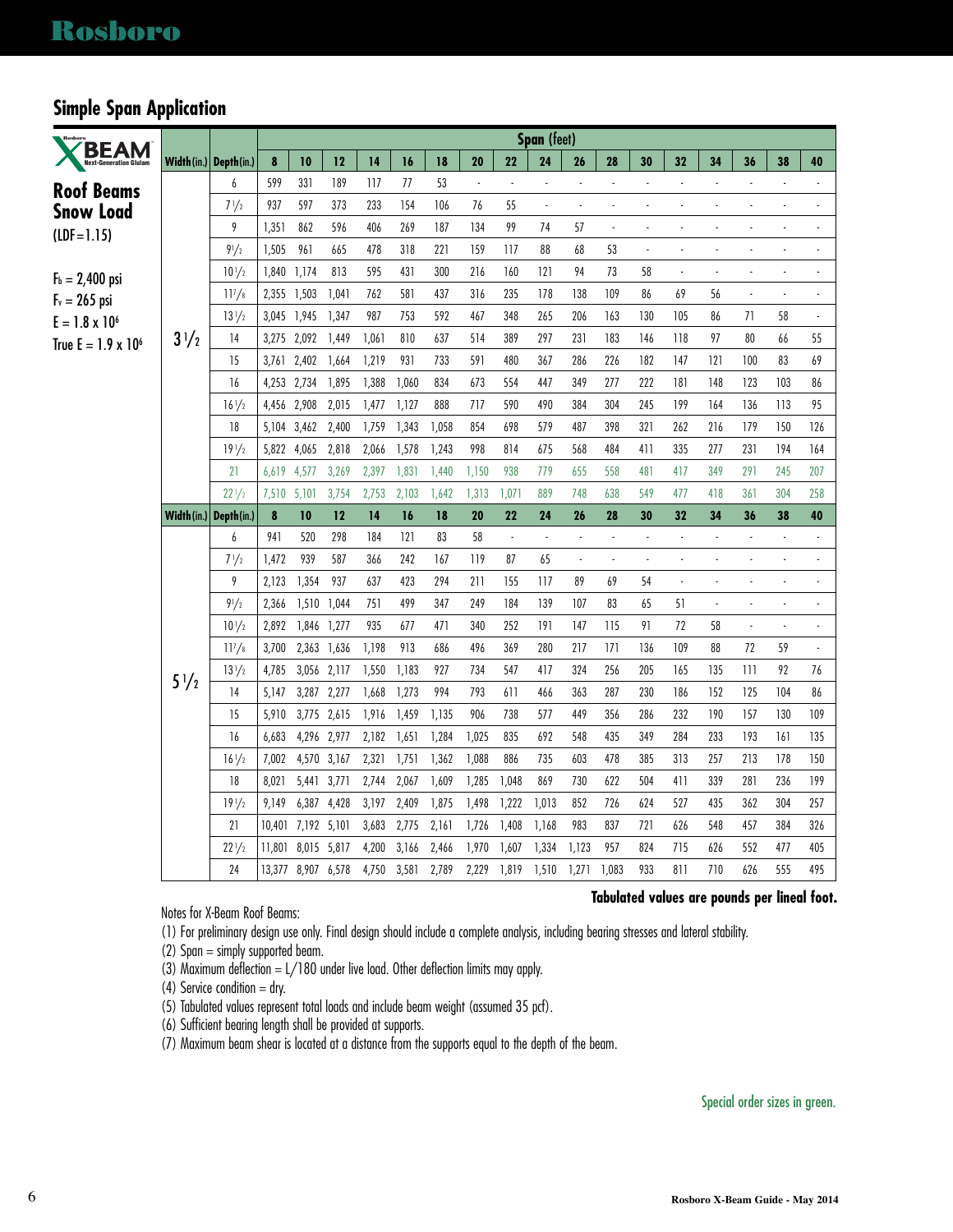### **Simple Span Application**

| <b>BEAM</b>                   |                         |                 |              |                      |                                   |       |       |       |       |       | Span (feet) |       |       |       |       |                          |                          |                          |        |
|-------------------------------|-------------------------|-----------------|--------------|----------------------|-----------------------------------|-------|-------|-------|-------|-------|-------------|-------|-------|-------|-------|--------------------------|--------------------------|--------------------------|--------|
| <b>Next-Generation Glulan</b> | Width (in.) Depth (in.) |                 | 8            | 10                   | 12                                | 14    | 16    | 18    | 20    | 22    | 24          | 26    | 28    | 30    | 32    | 34                       | 36                       | 38                       | 40     |
| Roof Beams                    |                         | 9               | 2,605        | 1,662                | 1,150                             | 782   | 519   | 360   | 259   | 191   | 143         | 110   | 85    | 66    | 52    | $\overline{\phantom{a}}$ |                          | ٠                        |        |
| Snow Load                     |                         | $10^{1/2}$      | 3,549        | 2,265                | 1,568                             | 1,147 | 831   | 578   | 417   | 309   | 234         | 180   | 141   | 111   | 89    | 71                       | 57                       | $\overline{\phantom{a}}$ |        |
| $(IDF = 1.15)$                |                         | 12              | 4,638        | 2,961                | 2,050                             | 1,501 | 1,144 | 869   | 628   | 467   | 355         | 275   | 216   | 172   | 139   | 112                      | 91                       | 75                       | $61\,$ |
|                               |                         | $13^{1/2}$      | 5,873        | 3,750                | 2,598                             | 1,903 | 1,434 | 1,115 | 889   | 671   | 512         | 398   | 314   | 251   | 203   | 166                      | 136                      | 112                      | 93     |
| $F_b = 2,400$ psi             |                         | 15              | 7,253        | 4,633                | 3,210                             | 2,330 | 1,754 | 1,364 | 1,089 | 887   | 708         | 551   | 437   | 350   | 284   | 233                      | 192                      | 160                      | 134    |
| $F_v = 265$ psi               |                         | $16^{1/2}$      | 8,593        | 5,609                | 3,873                             | 2,795 | 2,105 | 1,637 | 1,307 | 1,065 | 883         | 740   | 587   | 472   | 384   | 316                      | 262                      | 219                      | 183    |
| $E = 1.8 \times 10^6$         | $6^{3}/4$               | 18              | 9.844        | 6,677                | 4,572                             | 3,299 | 2,485 | 1,934 | 1,544 | 1,259 | 1,044       | 878   | 747   | 618   | 504   | 416                      | 345                      | 289                      | 244    |
| True $E = 1.9 \times 10^6$    |                         | $19^{1/2}$      | 11,228 7,824 |                      | 5,325                             | 3,844 | 2,896 | 2,254 | 1,801 | 1,468 | 1,218       | 1,024 | 872   | 750   | 647   | 534                      | 445                      | 373                      | 316    |
|                               |                         | 21              | 12,765 8,827 |                      | 6,133                             | 4,427 | 3,336 | 2,598 | 2,075 | 1,692 | 1,404       | 1,182 | 1,006 | 866   | 752   | 658                      | 561                      | 472                      | 400    |
|                               |                         | $22^{1/2}$      | 14,484 9,837 |                      | 6,994                             | 5,050 | 3,806 | 2,964 | 2,368 | 1,932 | 1,603       | 1,349 | 1,150 | 990   | 859   | 752                      | 663                      | 586                      | 497    |
|                               |                         | 24              |              | 16,417 10,932 7,909  |                                   | 5,711 | 4,305 | 3,353 | 2,679 | 2,186 | 1,815       | 1,528 | 1,302 | 1,121 | 974   | 853                      | 752                      | 667                      | 595    |
|                               |                         | $25\frac{1}{2}$ |              | 18,609 12,122 8,877  |                                   | 6,410 | 4,833 | 3,764 | 3,009 | 2,456 | 2,038       | 1,717 | 1,463 | 1,260 | 1,095 | 959                      | 846                      | 751                      | 670    |
|                               |                         | 27              |              | 21,114 13,420 9,830  |                                   | 7,148 | 5,389 | 4,199 | 3,356 | 2,740 | 2,275       | 1,916 | 1,633 | 1,407 | 1,223 | 1,072                    | 945                      | 839                      | 749    |
|                               |                         | $28^{1/2}$      |              | 24,005 14,842 10,735 |                                   | 7,924 | 5,975 | 4,655 | 3,722 | 3,038 | 2,523       | 2,125 | 1,812 | 1,562 | 1,358 | 1,190                    | 1,050                    | 932                      | 832    |
|                               |                         | 30              |              | 27,378 16,407 11,705 |                                   | 8,737 | 6,589 | 5,134 | 4,105 | 3,352 | 2,784       | 2,345 | 2,000 | 1,724 | 1,499 | 1,314                    | 1,160                    | 1,030                    | 920    |
|                               | Width (in.) Depth (in.) |                 | 8            | 10                   | 12                                | 14    | 16    | 18    | 20    | 22    | 24          | 26    | 28    | 30    | 32    | 34                       | 36                       | 38                       | 40     |
|                               |                         | 9               | 3,337        | 2,154                | 1,490                             | 1,014 | 673   | 467   | 335   | 247   | 186         | 142   | 110   | 86    | 67    | 53                       | $\overline{\phantom{a}}$ | $\overline{\phantom{a}}$ |        |
|                               |                         | $10^{1/2}$      | 4,600        | 2,936                | 2,032                             | 1,487 | 1,077 | 750   | 540   | 400   | 303         | 234   | 183   | 144   | 115   | 92                       | 74                       | $\overline{\phantom{a}}$ |        |
|                               |                         | 12              | 6,012        | 3,838                | 2,658                             | 1,921 | 1,445 | 1,123 | 814   | 606   | 461         | 357   | 281   | 223   | 180   | 145                      | 119                      | 97                       | 79     |
|                               |                         | $13^{1/2}$      | 7,613        | 4,862                | 3,336                             | 2,405 | 1,810 | 1,407 | 1,122 | 870   | 663         | 516   | 407   | 326   | 263   | 215                      | 176                      | 146                      | 121    |
|                               |                         | 15              | 9,402        | 5,996                | 4,078                             | 2,942 | 2,215 | 1,722 | 1,374 | 1,119 | 918         | 715   | 566   | 454   | 369   | 302                      | 249                      | 207                      | 173    |
|                               |                         | $16^{1/2}$      | 11,139 7,189 |                      | 4,891                             | 3,529 | 2,657 | 2,067 | 1,650 | 1,344 | 1,114       | 936   | 761   | 612   | 498   | 409                      | 339                      | 283                      | 238    |
|                               | $8^{3}/_{4}$            | 18              | 12,761       | 8,485                | 5,774                             | 4,166 | 3,138 | 2,442 | 1,950 | 1,589 | 1,317       | 1,108 | 942   | 802   | 654   | 539                      | 448                      | 375                      | 316    |
|                               |                         | $19^{1/2}$      | 14,554 9,882 |                      | 6,725                             | 4,854 | 3,657 | 2,846 | 2,273 | 1,853 | 1,537       | 1,293 | 1,100 | 946   | 821   | 692                      | 577                      | 484                      | 409    |
|                               |                         | 21              |              | 16,547 11,379        | 7,745                             | 5,591 | 4,213 | 3,280 | 2,620 | 2,137 | 1,772       | 1,491 | 1,270 | 1,093 | 948   | 830                      | 727                      | 612                      | 518    |
|                               |                         | $22^{1/2}$      |              | 18,775 12,752 8,833  |                                   | 6,377 | 4,806 | 3,742 | 2,990 | 2,439 | 2,024       | 1,703 | 1,451 | 1,249 | 1,084 | 949                      | 836                      | 741                      | 644    |
|                               |                         | 24              |              | 21,281 14,171 9,988  |                                   | 7,212 | 5,436 | 4,234 | 3,383 | 2,760 | 2,291       | 1,928 | 1,643 | 1,415 | 1,229 | 1,076                    | 948                      | 841                      | 750    |
|                               |                         | $25\frac{1}{2}$ |              | 24,123 15,713 11,211 |                                   | 8,095 | 6,103 | 4,753 | 3,799 | 3,100 | 2,573       | 2,167 | 1,847 | 1,590 | 1,382 | 1,210                    | 1,067                    | 947                      | 845    |
|                               |                         | 27              |              |                      | 27,370 17,396 12,500 9,027        |       | 6,806 | 5,302 | 4,238 | 3,459 | 2,872       | 2,418 | 2,062 | 1,776 | 1,543 | 1,352                    | 1,193                    | 1,058                    | 945    |
|                               |                         | $28^{1/2}$      |              |                      | 31,118 19,240 13,855 10,007       |       | 7,545 | 5,878 | 4,700 | 3,836 | 3,185       | 2,683 | 2,288 | 1,971 | 1,713 | 1,501                    | 1,325                    | 1,176                    | 1,050  |
|                               |                         | 30              |              |                      | 35,490 21,269 15,174 11,034 8,320 |       |       | 6,483 | 5,184 | 4,232 | 3,514       | 2,961 | 2,525 | 2,176 | 1,892 | 1,658                    | 1,463                    | 1,299                    | 1,160  |

Notes for X-Beam Roof Beams:

(1) For preliminary design use only. Final design should include a complete analysis, including bearing stresses and lateral stability.

(2) Span = simply supported beam.

(3) Maximum deflection  $= L/180$  under live load. Other deflection limits may apply.

(4) Service condition = dry.

(5) Tabulated values represent total loads and include beam weight (assumed 35 pcf).

(6) Sufficient bearing length shall be provided at supports.

(7) Maximum beam shear is located at a distance from the supports equal to the depth of the beam.

#### **Tabulated values are pounds per lineal foot.**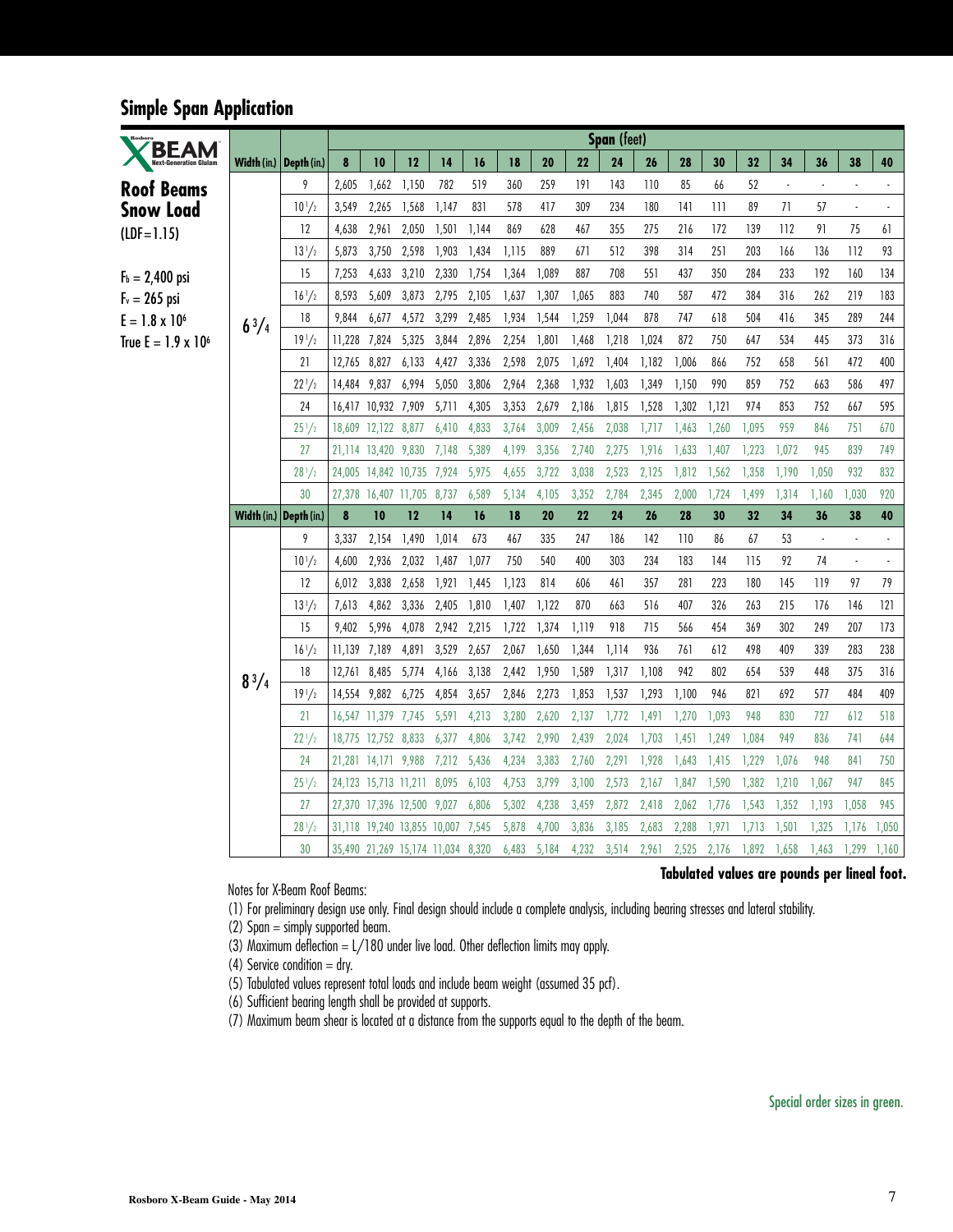### **Simple Span Application**

| <b>BEAM</b>                   |                                                |                  |        |                                   |       |                |                |                |                |                          | Span (feet)              |                |                          |                          |                          |                          |                          |                          |                          |  |
|-------------------------------|------------------------------------------------|------------------|--------|-----------------------------------|-------|----------------|----------------|----------------|----------------|--------------------------|--------------------------|----------------|--------------------------|--------------------------|--------------------------|--------------------------|--------------------------|--------------------------|--------------------------|--|
| <b>Next-Generation Glular</b> | Width (in.) Depth (in.)                        |                  | 8      | 10                                | 12    | 14             | 16             | 18             | 20             | 22                       | 24                       | 26             | 28                       | 30                       | 32                       | 34                       | 36                       | 38                       | 40                       |  |
| <b>Roof Beams</b>             |                                                | 6                | 651    | 331                               | 189   | 117            | 77             | 53             |                |                          |                          |                |                          |                          |                          |                          |                          |                          |                          |  |
| Non-Snow                      |                                                | $7^{1/2}$        | 1,019  | 650                               | 373   | 233            | 154            | 106            | 76             | 55                       | $\overline{\phantom{a}}$ | $\blacksquare$ | $\blacksquare$           |                          |                          | $\overline{\phantom{a}}$ | $\overline{\phantom{a}}$ |                          | $\overline{\phantom{a}}$ |  |
|                               |                                                | 9                | 1,469  | 937                               | 649   | 406            | 269            | 187            | 134            | 99                       | 74                       | 57             | $\blacksquare$           | ÷.                       |                          | $\overline{a}$           | $\overline{a}$           |                          |                          |  |
|                               |                                                | $9^{1}/2$        | 1,637  | 1,045                             | 723   | 478            | 318            | 221            | 159            | 117                      | 88                       | 68             | 53                       | $\overline{\phantom{a}}$ |                          |                          | $\blacksquare$           |                          | $\overline{\phantom{a}}$ |  |
|                               |                                                | $10^{1/2}$       | 2,001  | 1,277                             | 884   | 647            | 431            | 300            | 216            | 160                      | 121                      | 94             | 73                       | 58                       | $\ddot{\phantom{a}}$     | ÷,                       | $\overline{a}$           |                          | ÷,                       |  |
|                               |                                                | $11^{7}/8$       | 2,560  | 1,635                             | 1,132 | 829            | 626            | 437            | 316            | 235                      | 178                      | 138            | 109                      | 86                       | 69                       | 56                       | l,                       |                          |                          |  |
|                               |                                                | $13^{1/2}$       | 3,311  | 2,115                             | 1,465 | 1,073          | 819            | 645            | 467            | 348                      | 265                      | 206            | 163                      | 130                      | 105                      | 86                       | 71                       | 58                       | $\blacksquare$           |  |
| True $E = 1.9 \times 10^6$    | $3\frac{1}{2}$                                 | 14               | 3,561  | 2,275                             | 1,576 | 1,155          | 881            | 694            | 522            | 389                      | 297                      | 231            | 183                      | 146                      | 118                      | 97                       | 80                       | 66                       | 55                       |  |
|                               |                                                | 15               | 4,089  | 2,612                             | 1,810 | 1,327          | 1,013          | 797            | 643            | 480                      | 367                      | 286            | 226                      | 182                      | 147                      | 121                      | 100                      | 83                       | 69                       |  |
|                               |                                                | 16               | 4,624  | 2,973                             | 2,060 | 1,510          | 1,153          | 908            | 733            | 585                      | 447                      | 349            | 277                      | 222                      | 181                      | 148                      | 123                      | 103                      | 86                       |  |
|                               |                                                | $16^{1/2}$       | 4.844  | 3,162                             | 2,192 | 1,606          | 1,227          | 966            | 780            | 642                      | 491                      | 384            | 304                      | 245                      | 199                      | 164                      | 136                      | 113                      | 95                       |  |
|                               |                                                | 18               | 5.550  | 3,765                             | 2,610 | 1,913          | 1,461          | 1.151          | 930            | 760                      | 631                      | 501            | 398                      | 321                      | 262                      | 216                      | 179                      | 150                      | 126                      |  |
|                               |                                                | $19^{1}/2$       | 6,329  | 4,420                             | 3,064 | 2,247          | 1,716          | 1,353          | 1,086          | 886                      | 736                      | 619            | 509                      | 411                      | 335                      | 277                      | 231                      | 194                      | 164                      |  |
|                               |                                                | 21               | 7,196  | 4,976                             | 3,555 | 2,607          | 1,992          | 1,566          | 1,252          | 1,022                    | 848                      | 714            | 609                      | 516                      | 422                      | 349                      | 291                      | 245                      | 207                      |  |
|                               |                                                | $22^{1/2}$       | 8,165  | 5,546                             | 4,082 | 2,994          | 2,288          | 1,787          | 1,428          | 1,166                    | 968                      | 815            | 695                      | 599                      | 520                      | 432                      | 361                      | 304                      | 258                      |  |
|                               |                                                |                  |        |                                   |       |                |                |                |                |                          |                          |                |                          |                          |                          |                          |                          |                          |                          |  |
|                               | $\textsf{Width}\left(\textsf{in.}\right)\big $ | Depth(in.)       | 8      | 10                                | 12    | 14             | 16             | 18             | 20             | 22                       | 24                       | 26             | 28                       | 30                       | 32                       | 34                       | 36                       | 38                       | 40                       |  |
|                               |                                                | 6                | 1.023  | 520                               | 298   | 184            | 121            | 83             | 58             | $\overline{\phantom{a}}$ | $\Box$                   | l,             | $\blacksquare$           | ÷                        |                          | $\blacksquare$           | $\blacksquare$           | $\overline{\phantom{a}}$ | $\overline{\phantom{a}}$ |  |
|                               |                                                | $7\frac{1}{2}$   | 1,601  | 1,021                             | 587   | 366            | 242            | 167            | 119            | 87                       | 65                       | ÷.             | $\overline{\phantom{a}}$ | $\overline{\phantom{a}}$ |                          | ÷,                       | $\overline{a}$           |                          |                          |  |
|                               |                                                | 9                | 2,308  | 1,473                             | 1,019 | 637            | 423            | 294            | 211            | 155                      | 117                      | 89             | 69                       | 54                       | $\overline{\phantom{a}}$ | l,                       | l,                       |                          | $\overline{\phantom{a}}$ |  |
|                               |                                                | $9^{1}/2$        | 2,573  | 1,642                             | 1,136 | 751            | 499            | 347            | 249            | 184                      | 139                      | 107            | 83                       | 65                       | 51                       | $\blacksquare$           | $\overline{\phantom{a}}$ |                          | $\overline{\phantom{a}}$ |  |
|                               |                                                | $10^{1/2}$       | 3,144  | 2,007                             | 1,390 | 1,017          | 677            | 471            | 340            | 252                      | 191                      | 147            | 115                      | 91                       | 72                       | 58                       | $\overline{\phantom{a}}$ |                          |                          |  |
|                               |                                                | $11^{7}/8$       | 4,024  | 2,569                             | 1,779 | 1,303          | 983            | 686            | 496            | 369                      | 280                      | 217            | 171                      | 136                      | 109                      | 88                       | 72                       | 59                       | ÷,                       |  |
|                               | $5\frac{1}{2}$                                 | $13^{1/2}$       | 5,203  | 3,323 2,302                       |       | 1,687          | 1,287          | 1,010          | 734            | 547                      | 417                      | 324            | 256                      | 205                      | 165                      | 135                      | 111                      | 92                       | 76                       |  |
|                               |                                                | 14               | 5,596  | 3,575 2,477                       |       | 1,815          | 1,385          | 1,083          | 820            | 611                      | 466                      | 363            | 287                      | 230                      | 186                      | 152                      | 125                      | 104                      | 86                       |  |
|                               |                                                | 15               | 6,425  | 4,105 2,845                       |       | 2,085          | 1,588          | 1,235          | 986            | 755                      | 577                      | 449            | 356                      | 286                      | 232                      | 190                      | 157                      | 130                      | 109                      |  |
|                               |                                                | 16               | 7,266  | 4,672 3,238                       |       | 2,373          | 1,796          | 1,398          | 1,116          | 910                      | 703                      | 548            | 435                      | 349                      | 284                      | 233                      | 193                      | 161                      | 135                      |  |
|                               |                                                | $16^{1/2}$       | 7,612  | 4,969 3,444                       |       | 2,524          | 1,905          | 1,483          | 1,184          | 965                      | 772                      | 603            | 478                      | 385                      | 313                      | 257                      | 213                      | 178                      | 150                      |  |
|                               |                                                | 18               | 8,721  | 5,916 4,101                       |       | 2,985          | 2,249          | 1,751          | 1,399          | 1,141                    | 946                      | 787            | 625                      | 504                      | 411                      | 339                      | 281                      | 236                      | 199                      |  |
|                               |                                                | $19^{1/2}$       | 9,946  | 6,945 4,815                       |       | 3,478          | 2,621          | 2,041          | 1,631          | 1,330                    | 1,104                    | 929            | 791                      | 645                      | 527                      | 435                      | 362                      | 304                      | 257                      |  |
|                               |                                                | 21               | 11.308 | 7,820 5,547                       |       | 4,005          | 3,019          | 2,351          | 1,879          | 1,533                    | 1,272                    | 1,071          | 913                      | 786                      | 663                      | 548                      | 457                      | 384                      | 326                      |  |
|                               |                                                | $22^{1/2}$<br>24 | 12.830 | 8,715 6,326<br>14,543 9,685 7,153 |       | 4,568<br>5,166 | 3,444<br>3,895 | 2,683<br>3,034 | 2,144<br>2,426 | 1,750<br>1,980           | 1,453<br>1,644           | 1,223<br>1,385 | 1,043<br>1,180           | 898<br>1,017             | 780<br>884               | 678<br>774               | 567<br>683               | 477<br>584               | 405<br>496               |  |

Notes for X-Beam Roof Beams:

#### **Tabulated values are pounds per lineal foot.**

(1) For preliminary design use only. Final design should include a complete analysis, including bearing stresses and lateral stability.

 $(2)$  Span = simply supported beam.

(3) Maximum deflection =  $L/180$  under live load. Other deflection limits may apply.

(4) Service condition = dry.

(5) Tabulated values represent total loads and include beam weight (assumed 35 pcf).

(6) Sufficient bearing length shall be provided at supports.

(7) Maximum beam shear is located at a distance from the supports equal to the depth of the beam.

Special order sizes in green.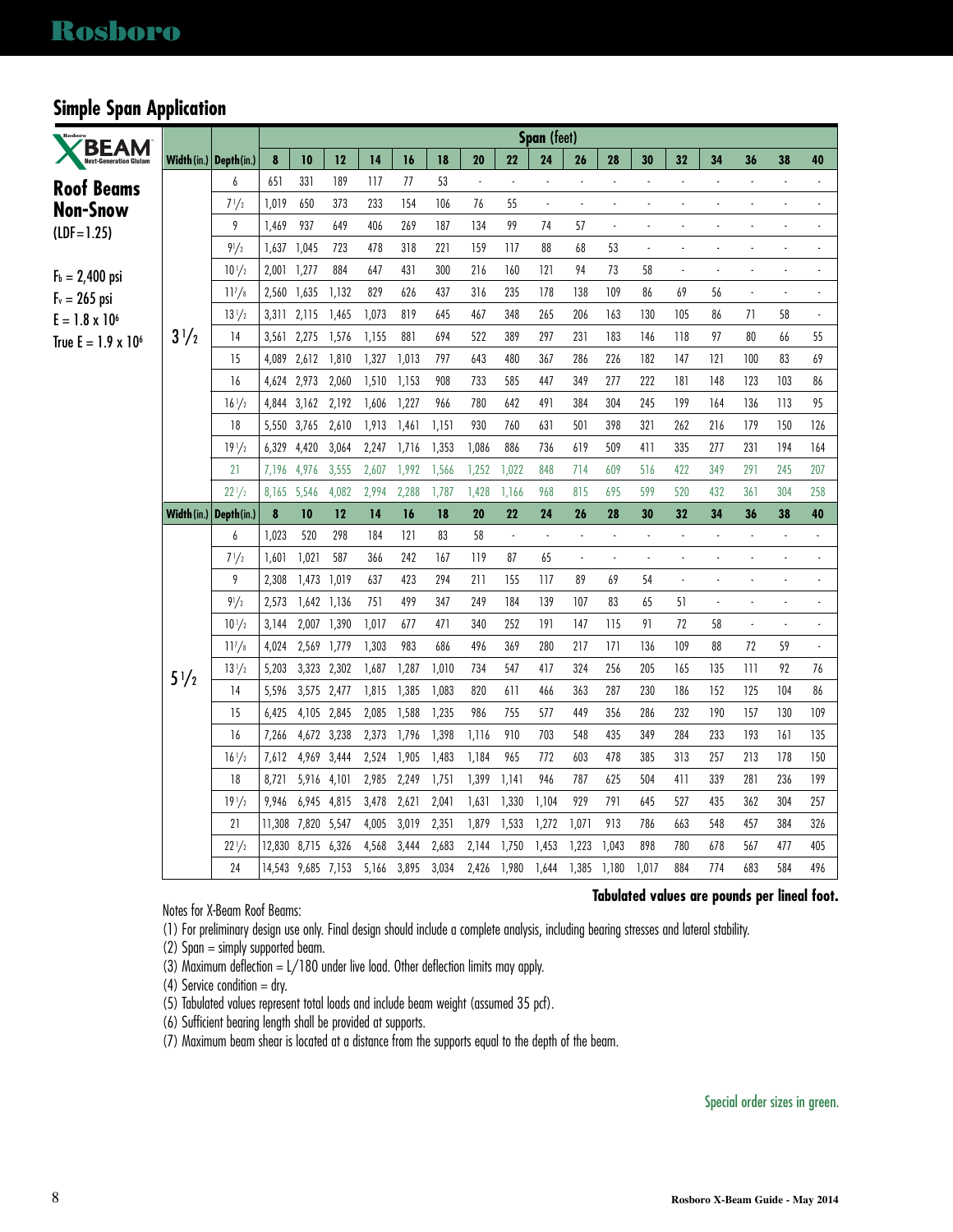### **Simple Span Application**

|                               |              |                           |              |                                   |       |       |             |       |       |       | Span (feet) |       |       |       |       |         |                |       |        |
|-------------------------------|--------------|---------------------------|--------------|-----------------------------------|-------|-------|-------------|-------|-------|-------|-------------|-------|-------|-------|-------|---------|----------------|-------|--------|
| <b>Next-Generation Glulam</b> |              | Width (in.)   Depth (in.) | 8            | 10                                | 12    | 14    | 16          | 18    | 20    | 22    | 24          | 26    | 28    | 30    | 32    | 34      | 36             | 38    | 40     |
| <b>Roof Beams</b>             |              | 9                         | 2,833        | 1,808                             | 1,251 | 782   | 519         | 360   | 259   | 191   | 143         | 110   | 85    | 66    | 52    | $\cdot$ |                |       | ä,     |
| Non-Snow                      |              | $10^{1/2}$                | 3,859        | 2,463                             | 1,705 | 1,248 | 831         | 578   | 417   | 309   | 234         | 180   | 141   | 111   | 89    | 71      | 57             | ä,    | $\Box$ |
| $(LDF = 1.25)$                |              | 12                        | 5.043        | 3,220                             | 2,230 | 1,633 | 1,245       | 869   | 628   | 467   | 355         | 275   | 216   | 172   | 139   | 112     | 91             | 75    | 61     |
|                               |              | $13^{1/2}$                | 6,385        | 4,078                             | 2,826 | 2,070 | 1,560       | 1,214 | 900   | 671   | 512         | 398   | 314   | 251   | 203   | 166     | 136            | 112   | 93     |
| $F_b = 2,400$ psi             |              | 15                        | 7,886        | 5,038                             | 3,491 | 2,534 | 1,909       | 1,485 | 1,185 | 926   | 708         | 551   | 437   | 350   | 284   | 233     | 192            | 160   | 134    |
| $F_v = 265$ psi               |              | $16^{1/2}$                | 9,343        | 6,099                             | 4,212 | 3,040 | 2,290       | 1,782 | 1,423 | 1,160 | 948         | 740   | 587   | 472   | 384   | 316     | 262            | 219   | 183    |
| $E = 1.8 \times 10^6$         | $6^{3}/4$    | 18                        | 10,703       | 7,260                             | 4,972 | 3,589 | 2,704       | 2,105 | 1,681 | 1,371 | 1,137       | 957   | 767   | 618   | 504   | 416     | 345            | 289   | 244    |
| True $E = 1.9 \times 10^6$    |              | $19^{1}/2$                | 12,207       | 8,507                             | 5,791 | 4,181 | 3,151       | 2,453 | 1,960 | 1,599 | 1,326       | 1,116 | 951   | 792   | 647   | 534     | 445            | 373   | 316    |
|                               |              | 21                        | 13.878 9.597 |                                   | 6,669 | 4,815 | 3,629       | 2,826 | 2,259 | 1,843 | 1,529       | 1,287 | 1.097 | 944   | 813   | 672     | 561            | 472   | 400    |
|                               |              | $22^{1/2}$                |              | 15,746 10,696 7,605               |       | 5,492 | 4,140 3,225 |       | 2,577 | 2,103 | 1,746       | 1,470 | 1,253 | 1.079 | 937   | 821     | 696            | 586   | 497    |
|                               |              | 24                        |              | 17,848 11,886 8,600               |       | 6,211 | 4,682       | 3,648 | 2,916 | 2,380 | 1,976       | 1,664 | 1,419 | 1,222 | 1,062 | 930     | 821            | 716   | 609    |
|                               |              | $25^{1}/2$                |              | 20,231 13,179 9,652               |       | 6,971 | 5,256       | 4,095 | 3,274 | 2,673 | 2,219       | 1,870 | 1,594 | 1,373 | 1,194 | 1,046   | 923            | 820   | 732    |
|                               |              | 27                        |              | 22,954 14,591 10,688 7,773        |       |       | 5,862       | 4,568 | 3,652 | 2,982 | 2,476       | 2,086 | 1,779 | 1,533 | 1,333 | 1,169   | 1,031          | 916   | 818    |
|                               |              | $28^{1/2}$                |              | 26,097 16,137 11,673 8,617        |       |       | 6,498       | 5,064 | 4,050 | 3,307 | 2,747       | 2,314 | 1,974 | 1,702 | 1,480 | 1,297   | 1,145          | 1,017 | 909    |
|                               |              | 30                        |              | 29,763 17,838 12,728              |       | 9,501 | 7,166       | 5,585 | 4,467 | 3,647 | 3,030       | 2,554 | 2.178 | 1,878 | 1,634 | 1.433   | 1.265          | 1,124 | 1,004  |
|                               |              | Width (in.) Depth (in.)   | 8            | 10                                | 12    | 14    | 16          | 18    | 20    | 22    | 24          | 26    | 28    | 30    | 32    | 34      | 36             | 38    | 40     |
|                               |              | 9                         | 3,672        | 2,343                             | 1,621 | 1,014 | 673         | 467   | 335   | 247   | 186         | 142   | 110   | 86    | 67    | 53      | $\blacksquare$ |       |        |
|                               |              | $10^{1/2}$                | 5,002        | 3,193                             | 2,221 | 1,618 | 1,007       | 750   | 540   | 400   | 303         | 234   | 183   | 144   | 115   | 92      | 74             | 60    |        |
|                               |              | 12                        | 6,537        | 4,174                             | 2,891 | 2,090 | 1,573       | 1,127 | 814   | 606   | 461         | 357   | 281   | 223   | 180   | 145     | 119            | 97    | 79     |
|                               |              | $13^{1}/2$                | 8,277        | 5,287                             | 3,628 | 2,617 | 1,970       | 1,532 | 1,167 | 870   | 663         | 516   | 407   | 326   | 263   | 215     | 176            | 146   | 121    |
|                               |              | 15                        | 10,222 6,520 |                                   | 4,436 | 3,200 | 2,410       | 1,875 | 1,496 | 1,201 | 918         | 715   | 566   | 454   | 369   | 302     | 249            | 207   | 173    |
|                               | $8^{3}/_{4}$ | $16^{1/2}$                | 12.111       | 7,818                             | 5,320 | 3,839 | 2,892       | 2,250 | 1,797 | 1,464 | 1,214       | 959   | 761   | 612   | 498   | 409     | 339            | 283   | 238    |
|                               |              | 18                        | 13,874 9,226 |                                   | 6,279 | 4,532 | 3,414       | 2,658 | 2,123 | 1,731 | 1,435       | 1,207 | 995   | 802   | 654   | 539     | 448            | 375   | 316    |
|                               |              | $19^{1}/2$                |              | 15,824 10,745 7,313               |       | 5,280 | 3,978       | 3,098 | 2,474 | 2,018 | 1,674       | 1,409 | 1,200 | 1.027 | 839   | 692     | 577            | 484   | 409    |
|                               |              | 21                        |              | 17,990 12,372 8,422               |       | 6,081 | 4,583       | 3,569 | 2,852 | 2,326 | 1,930       | 1,625 | 1,384 | 1,191 | 1,035 | 872     | 727            | 612   | 518    |
|                               |              | $22^{1/2}$                |              | 20,412 13,865 9,605               |       | 6,936 | 5,228       | 4,072 | 3,254 | 2,655 | 2,204       | 1,855 | 1,581 | 1,361 | 1,183 | 1,036   | 902            | 759   | 644    |
|                               |              | 24                        |              | 23,136 15,407 10,861              |       | 7,844 | 5,913       | 4,606 | 3,682 | 3,005 | 2,494       | 2,101 | 1,790 | 1,542 | 1,340 | 1,174   | 1,035          | 919   | 789    |
|                               |              | $25^{1}/2$                |              | 26,225 17,084 12,190 8,804        |       |       | 6,638       | 5,172 | 4,134 | 3,375 | 2,802       | 2,360 | 2,012 | 1,733 | 1,507 | 1,320   | 1,165          | 1,034 | 923    |
|                               |              | 27                        |              | 29,755 18,914 13,592 9,817        |       |       | 7,403       | 5,768 | 4,612 | 3,765 | 3,126       | 2,634 | 2,246 | 1,935 | 1,683 | 1,475   | 1,301          | 1,156 | 1,032  |
|                               |              | $28^{1/2}$                |              | 33,829 20,919 15,065 10,882       |       |       | 8,206       | 6,395 | 5,114 | 4,175 | 3,468       | 2,922 | 2,492 | 2,148 | 1,868 | 1,637   | 1,445          | 1,284 | 1,146  |
|                               |              | 30                        |              | 38,582 23,124 16,499 11,999 9,049 |       |       |             | 7,052 | 5,640 | 4,605 | 3,826 3,224 |       | 2,750 | 2,370 | 2,062 | 1,808   | 1,596          | 1,418 | 1,267  |

Notes for X-Beam Roof Beams:

(1) For preliminary design use only. Final design should include a complete analysis, including bearing stresses and lateral stability.

(2) Span = simply supported beam.

(3) Maximum deflection  $= L/180$  under live load. Other deflection limits may apply.

(4) Service condition  $=$  dry.

(5) Tabulated values represent total loads and include beam weight (assumed 35 pcf).

(6) Sufficient bearing length shall be provided at supports.

(7) Maximum beam shear is located at a distance from the supports equal to the depth of the beam.

#### **Tabulated values are pounds per lineal foot.**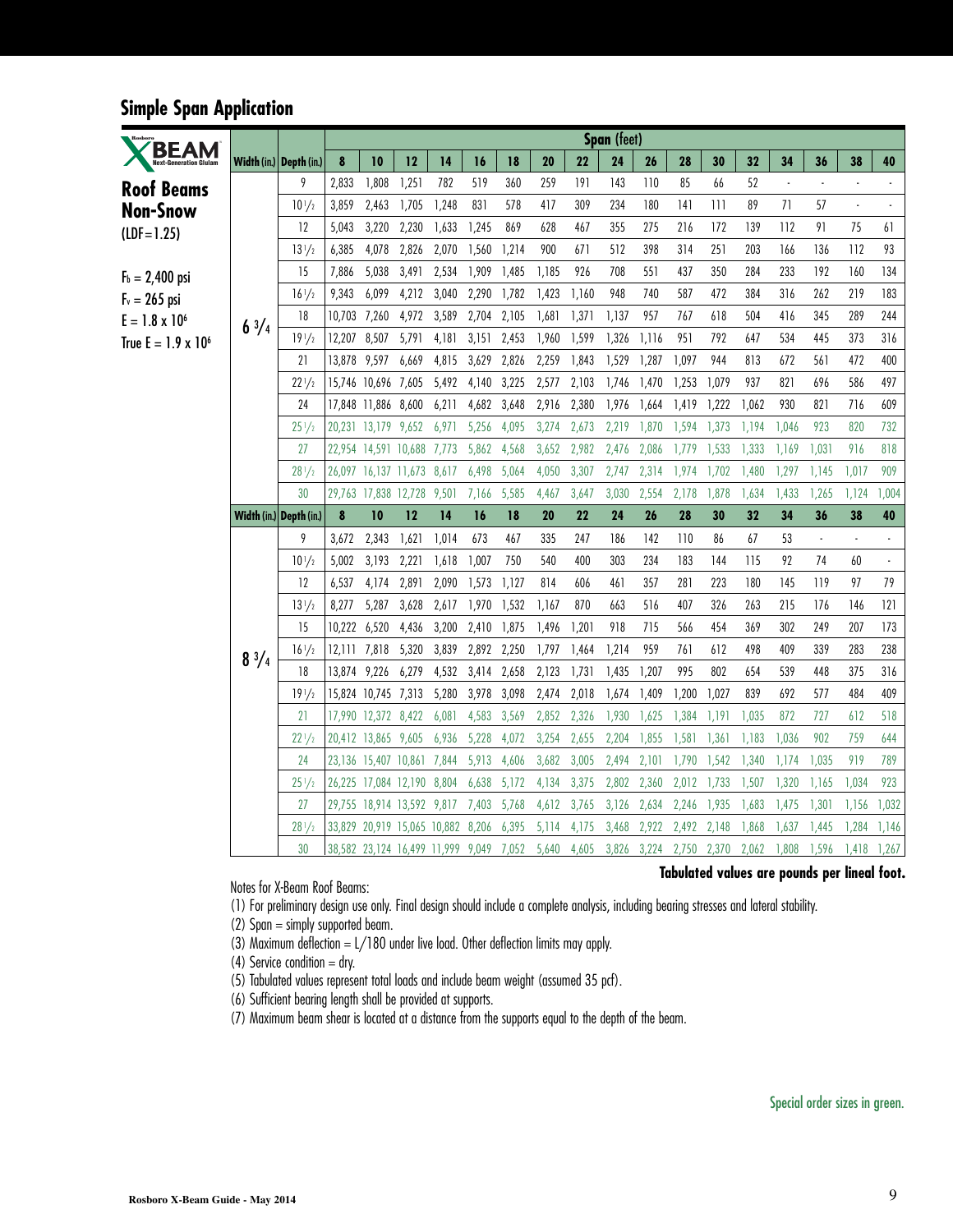#### **Rosboro X-Beam Columns: Design Values**

| <b>Lavup Combination</b> | Bending about Y-Y Axis F <sub>by</sub> (psi) | Bending about $X-X$ Axis $F_{bx}$ (psi) | <b>Compression Parallel F. (psi)</b> <sup>3</sup> | MOE(10 <sup>6</sup> psi) |
|--------------------------|----------------------------------------------|-----------------------------------------|---------------------------------------------------|--------------------------|
| EWS 3 DF                 | 2100(1)                                      | 2000(2)                                 | 2300                                              |                          |

Notes:

1. Applicable to 4 or more lams. This value shall be reduced to 1,850 psi for 3 lams and 1,550 psi for 2 lams.

2. Applicable to column depths up to 15". For column depths exceeding 15",  $F_{bx} = 1,760$  psi.

3. Applicable to 4 or more lams. This value shall be reduced to 1,900 psi for 2 or 3 lams.

#### **Allowable Axial Loads (Pounds) for Combination No. 3 Glulam Columns**

Side loads are not permitted. End loads are limited to a maximum eccentricity of either <sup>1</sup> /6 column width or depth, whichever is worse.

| <b>Effective</b>  |       |                                    | Lamination Net Width = $3^{1}/2$ in. |        |                              |        |        |                                         |        |        | Lamination Net Width = $5^{1}/2$ in. |        |        |                                    |        |
|-------------------|-------|------------------------------------|--------------------------------------|--------|------------------------------|--------|--------|-----------------------------------------|--------|--------|--------------------------------------|--------|--------|------------------------------------|--------|
| Column            |       | Net Depth = $4^{1}/2$ in. (3 lams) |                                      |        | Net Depth $= 6$ in. (4 lams) |        |        | Net Depth = $5\frac{1}{2}$ in. (4 lams) |        |        | Net Depth = $6$ in. (4 lams)         |        |        | Net Depth = $7^{1}/2$ in. (5 lams) |        |
| Length            |       | <b>Load Duration Factor</b>        |                                      |        | <b>Load Duration Factor</b>  |        |        | <b>Load Duration Factor</b>             |        |        | <b>Load Duration Factor</b>          |        |        | <b>Load Duration Factor</b>        |        |
| (f <sub>1</sub> ) | 1.00  | 1.15                               | 1.25                                 | 1.00   | 1.15                         | 1.25   | 1.00   | 1.15                                    | 1.25   | 1.00   | 1.15                                 | 1.25   | 1.00   | 1.15                               | 1.25   |
| 8                 | 8,570 | 8.970                              | 9.190                                | 11,940 | 12,440                       | 12.720 | 26,850 | 29.050                                  | 30.350 | 30,600 | 33,220                               | 34,770 | 38,900 | 41,980                             | 43,780 |
| 9                 | 7.290 | 7.570                              | 7.740                                | 10,090 | 10.450                       | 10.660 | 24,130 | 25.810                                  | 26.790 | 27,660 | 29.670                               | 30,770 | 34,800 | 37.120                             | 38,460 |
| 10                | 6,250 | 6,470                              | 6,590                                | 8,610  | 8,880                        | 9,040  | 21,580 | 22,890                                  | 23,640 | 24,790 | 26,210                               | 27,030 | 30,990 | 32,760                             | 33,790 |
| 11                | 5,410 | 5,570                              | 5.670                                | 7,420  | 7,630                        | 7,750  | 19,300 | 20,330                                  | 20.930 | 22,080 | 23,190                               | 23,830 | 27,600 | 28,980                             | 29,780 |
| 12                | 4,720 | 4,850                              | 4,920                                | 6,460  | 6,620                        | 6.720  | 17,290 | 18.120                                  | 18.600 | 19,700 | 20,590                               | 21,100 | 24,630 | 25,740                             | 26,380 |
| 13                | 4,150 | 4,250                              | 4.310                                | 5,660  | 5,800                        | 5.870  | 15,540 | 16,220                                  | 16,610 | 17,650 | 18,370                               | 18,790 | 22,070 | 22,970                             | 23,480 |
| 14                | 3,670 | 3.760                              | 3.810                                | 5,010  | 5,110                        | 5,180  | 14,020 | 14,580                                  | 14.900 | 15,880 | 16,470                               | 16,810 | 19,850 | 20,590                             | 21,020 |
| 15                | —     | ٠                                  |                                      |        | ۰                            |        | 12,690 | 13,160                                  | 13.430 | 14,340 | 14.840                               | 15,120 | 17,930 | 18,550                             | 18,900 |
| 16                |       |                                    |                                      |        | ۰                            |        | 1,540  | 11.930                                  | 12.160 | 13.010 | 13.420                               | 13.660 | 16,260 | 16.780                             | 17,080 |
| 17                |       |                                    |                                      |        |                              |        | 10,530 | 10,860                                  | 11,060 | 11.840 | 12,200                               | 12,400 | 14,800 | 15,250                             | 15,500 |
| 18                |       |                                    |                                      |        | ۰                            | ٠      | 9,640  | 9.930                                   | 10.090 | 10,820 | 11,130                               | 11,300 | 13,530 | 13,910                             | 14,120 |
| 19                |       |                                    |                                      |        |                              |        | 8,850  | 9,100                                   | 9,250  | 9,920  | 10,190                               | 10,340 | 12,410 | 12,730                             | 12,920 |
| 20                |       |                                    | $\sim$                               |        |                              |        | 8,160  | 8,370                                   | 8,500  | 9.130  | 9,360                                | 9,490  | 11,410 | 11,700                             | 11,860 |
| 21                |       |                                    |                                      |        |                              |        | 7,540  | 7.730                                   | 7,840  | 8.430  | 8.630                                | 8,740  | 10,530 | 10.780                             | 10,920 |
| 22                |       |                                    |                                      |        |                              |        | 6,980  | 7,150                                   | 7.250  | 7.800  | 7.980                                | 8,070  | 9,750  | 9.970                              | 10,090 |

Notes:

(2) Applicable service conditions = dry.

(3) The tabulated allowable loads are based on simply axially loaded columns subjected to a maximum eccentricity of either 1/6 column width or 1/6 column depth, whichever is worse. For side loads, other eccentric end loads, or other combined axial and flexural loads, see 2005 NDS.

(4) The column is assumed to be unbraced, except at the column ends, and the effective column length is equal to the actual column length.

(5) Design properties for normal load duration and dry-use service conditions:

Compression parallel to grain ( $F_c$ ) = 2,300 psi for 4 or more lams, or 1,900 psi for 2 or 3 lams. Modulus of elasticity  $(E) = 1.9 \times 10^6$  psi

Flexural stress when loaded parallel to wide faces of lamination  $(F_{by}) = 2,100$  psi for 4 or more lams, or 1,850 psi for 3 lams. Flexural stress when loaded perpendicular to wide faces of lamination  $(F_{bx}) = 2,000$  psi for 2 lams to 15 in. deep without special tension laminations. Volume factor for  $F_{bx}$ is in accordance with 2005 NDS. Size factor for F $_{\rm{by}}$  is (12/d)½, where d is equal to the lamination width in inches.

### **Axial Loads**

Allowable Axial Load Tables:

Side loads and bracket loads are not permitted. End loads are limited to a maximum eccentricity of either 1/6 column width or 1/6 column depth.



<sup>(1)</sup> The tabulated allowable loads apply only to one-piece glulam members made with all L2D laminations (Combination 3) without special tension laminations.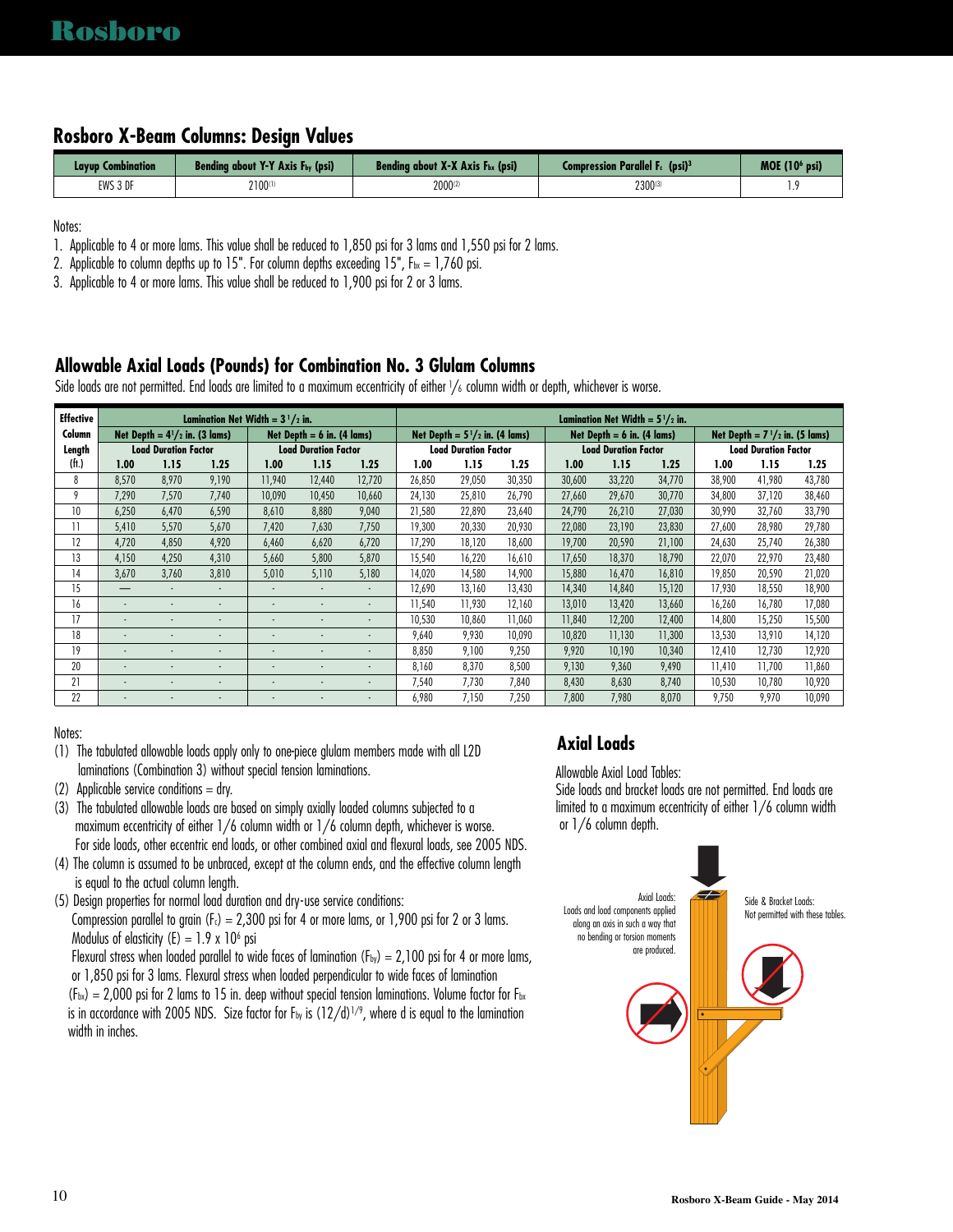### **Minimum Bearing Length (in.)**

|         |                     |              |                       |                  |                         |      |                                 |                    |             | <b>Reaction (lbf)</b> |                    |        |          |         |                |                                                                    |                    |               |                  |
|---------|---------------------|--------------|-----------------------|------------------|-------------------------|------|---------------------------------|--------------------|-------------|-----------------------|--------------------|--------|----------|---------|----------------|--------------------------------------------------------------------|--------------------|---------------|------------------|
| Product | Width (in.)<br>IN.J | 3,000        | 4,000                 | .000.            | 6,000                   | .000 | 8,000                           | 9,000              | $10.000$  ] |                       | 12.000 14.000      | 16.000 |          |         |                | 18,000    20,000    22,000    24,000    26,000    28,000    30,000 |                    |               |                  |
| X-Beam  | ັ                   | 51<br>J U    | $\overline{ }$<br>.16 | 2.20             | 0/4<br>2.6 <sup>p</sup> | 3.08 | 0.50<br>J.JL                    | 3.96               | . 40        | $\sim$<br>J.L         | 0.ID               | 7.03   | 701<br>. | 8.79    | 9.67           | 10.55                                                              | $\sqrt{2}$<br>1.43 | 30.23<br>12.J | 1210<br>I J. I / |
|         |                     | 51<br>$\sim$ | . 50                  | $\sim$<br>. . JU | $\sqrt{0}$<br>00        | 96،  | 224<br><b><i><u>L.L</u></i></b> | 752<br><b>L.JL</b> | 2.80        | 3.36                  | 397<br><b>J.72</b> | 4.48   | 5.03     | <u></u> | - -<br>$0.1$ . | <b>.</b>                                                           | 7.07<br>$-$        | 7.83          | 8.39             |

(1) Minimum bearing length is  $1\frac{1}{2}$ ".

(2) Bearing across full width of the beam is required.

(3) Bearing length shall be adjusted when the allowable bearing stress of the supporting member is less than the tabulated  $F_{c4}$  values of the glulam beam.

| <b>Camber Chart</b> |  |
|---------------------|--|
|---------------------|--|

| Length              |            | 12            |               |               | 14            |               |               | 16            |               |            | 18            |               |
|---------------------|------------|---------------|---------------|---------------|---------------|---------------|---------------|---------------|---------------|------------|---------------|---------------|
|                     | <b>Min</b> | <b>Target</b> | <b>Max</b>    | <b>Min</b>    | <b>Target</b> | <b>Max</b>    | <b>Min</b>    | Target        | <b>Max</b>    | <b>Min</b> | <b>Target</b> | <b>Max</b>    |
| <b>Radius 3500'</b> | 1/4        | 0             | $\frac{1}{4}$ | 1∕8           | $\frac{1}{8}$ | $\frac{3}{8}$ | $\frac{1}{8}$ | $\frac{1}{8}$ | 3/8           | '/8        | $\frac{1}{8}$ | $\frac{3}{8}$ |
| <b>Radius 5000'</b> | 1/4        | 0             | $\frac{1}{4}$ | $\frac{1}{4}$ | 0             | $\frac{1}{4}$ | り/8           | $/$ 8         | 3/8           | 1/8        | $\frac{1}{8}$ | 3/8           |
| <b>No Camber</b>    | 1/4        | 0             | $\frac{1}{4}$ | 1/4           | 0             | $\frac{1}{4}$ | $^{1}/_{4}$   | 0             | $\frac{1}{4}$ | $^{1/4}$   | 0             | $\frac{1}{4}$ |
|                     |            |               |               |               |               |               |               |               |               |            |               |               |
| Length              |            | 20            |               |               | 22            |               |               | 24            |               |            | 26            |               |
|                     | <b>Min</b> | <b>Target</b> | <b>Max</b>    | <b>Min</b>    | <b>Target</b> | <b>Max</b>    | <b>Min</b>    | Target        | <b>Max</b>    | <b>Min</b> | <b>Target</b> | <b>Max</b>    |
| <b>Radius 3500'</b> | 1/8        | 1/8           | $\frac{3}{8}$ | $\frac{1}{8}$ | $\frac{1}{4}$ | $\frac{5}{8}$ | $\frac{1}{8}$ | $\frac{1}{4}$ | $\frac{5}{8}$ | '∕8        | 1/4           | $\frac{5}{8}$ |
| Radius 5000'        | 1/8        | '/8           | $\frac{3}{8}$ | $\frac{1}{8}$ | '/8           | $\frac{1}{2}$ | $^{1}/_{4}$   | $/$ 8         | $\frac{1}{2}$ | り/8        | $\frac{1}{4}$ | $\frac{5}{8}$ |

Section 4.2.2 of ANSI/AITC A190.1-2007: Tolerances for camber are applicable at the time of manufacture without allowance for dead load deflection. Up to 20 ft, the tolerance is plus or minus 1/4 in. Over 20 ft, increase tolerance 1/8 in. per each additional 20 ft or fraction thereof, but not to exceed <sup>3</sup> /4 in.

Up to 20' = plus or minus  $\frac{1}{4}$ "  $21' - 40' =$  plus or minus  $\frac{3}{8}$ " 41' - 60' = plus or minus  $1/z$ "  $\frac{1}{2}$ " 61' - 72' = plus or minus  $\frac{5}{8}$ "



#### **Zones where small horizontal holes are permitted in a uniformly loaded, simply supported beam**

Notes:

- (1) The above diagram applies to horizontal holes and beams properly sized using APA or Rosboro uniform load tables. For concentrated load conditions, contact Rosboro Technical Support.
- (2) Field holes should be drilled for access only (small diameter wires, conduit, cable and other lightweight materials) and not for load bearing hardware attachments unless designed specifically by the project engineer. Square and rectangular holes are not allowed.
- (3) These field drilled holes should meet the following guidelines:
- A. Hole size: The hole diameter should not exceed 11 /2" or <sup>1</sup> /10 the beam depth, whichever is smaller.
- B. Hole location: The hole should have a minimum clear distance, as measured from the edge of the hole nearest edge of the beam, of 4 hole diameters to the top or bottom of the beam and 8 hole diameters from the end of the beam. Otherwise as shown in the shaded area.
- C. Hole spacing: The minimum clear spacing between adjacent holes, as measured between the nearest edge of the holes, should be 8 hole diameters based on the largest diameter of any adjacent hole in the beam.
- D. Number of holes: The maximum number of holes should not exceed 1 hole per every 5 feet of beam length. In other words, the maximum number of holes should not exceed 4 for a 20- foot long beam. The hole spacing limitation, as given above, should be satisfied separately.
- (4) For glulam members that have been over-sized, these guidelines may be relaxed based on an engineering analysis.
- (5) Holes in cantilevered beams require additional analysis, contact Rosboro Technical Support.